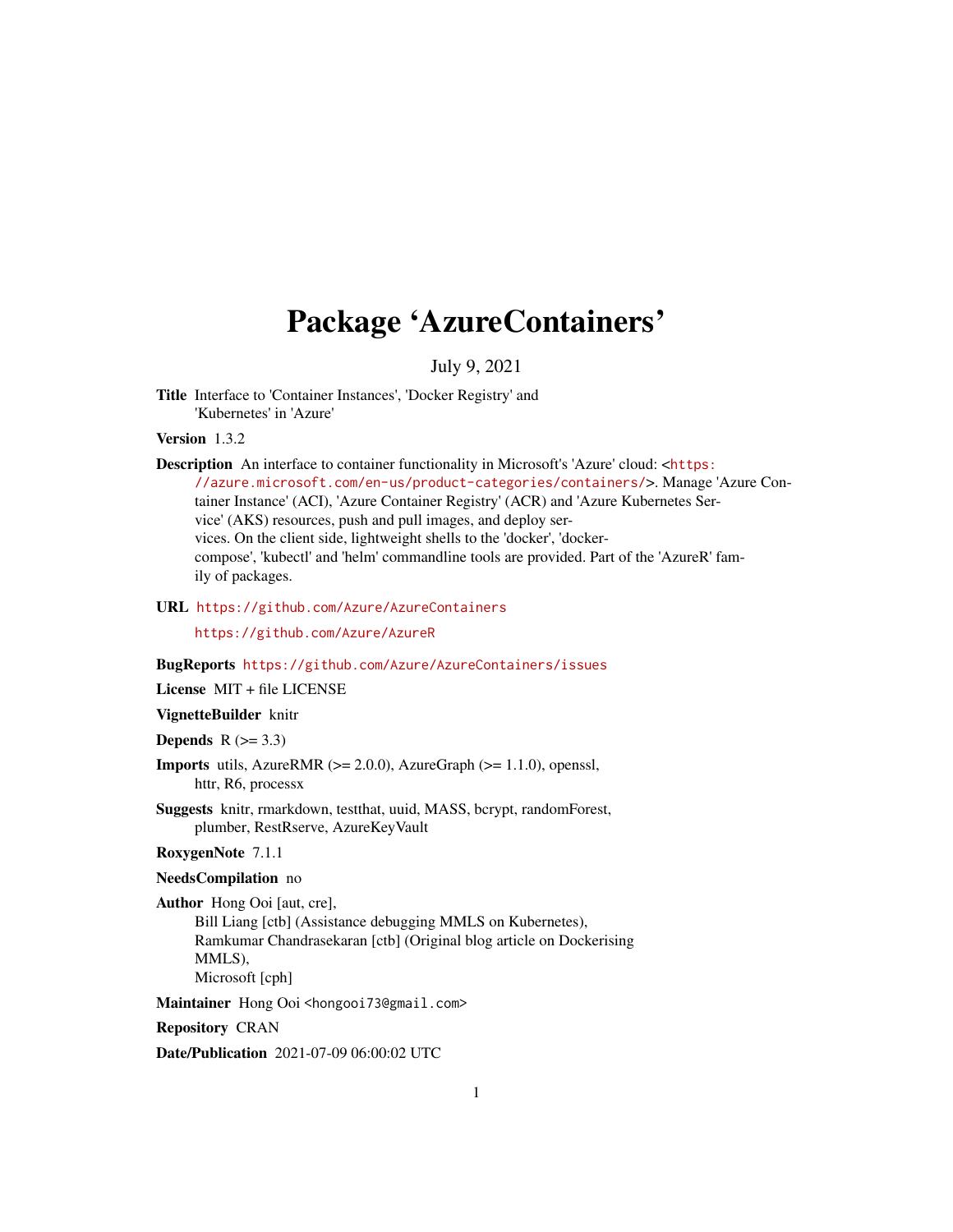# <span id="page-1-0"></span>R topics documented:

|       | $\overline{2}$ |
|-------|----------------|
|       | $\overline{3}$ |
|       | $\overline{4}$ |
|       | $\overline{5}$ |
|       | $\overline{7}$ |
|       | 9              |
|       |                |
|       |                |
|       |                |
|       |                |
|       |                |
|       |                |
|       |                |
|       |                |
|       |                |
|       |                |
|       |                |
|       |                |
|       |                |
|       |                |
|       |                |
|       |                |
|       |                |
|       |                |
|       |                |
|       |                |
| Index | 37             |

<span id="page-1-1"></span>aci *Azure Container Instance class*

## <span id="page-1-2"></span>Description

Class representing an Azure Container Instance (ACI) resource.

### Methods

The following methods are available, in addition to those provided by the [AzureRMR::az\\_resource](#page-0-0) class:

- new(...): Initialize a new ACI object.
- restart(), start(): Start a stopped container. These methods are synonyms for each other.
- stop(): Stop a container.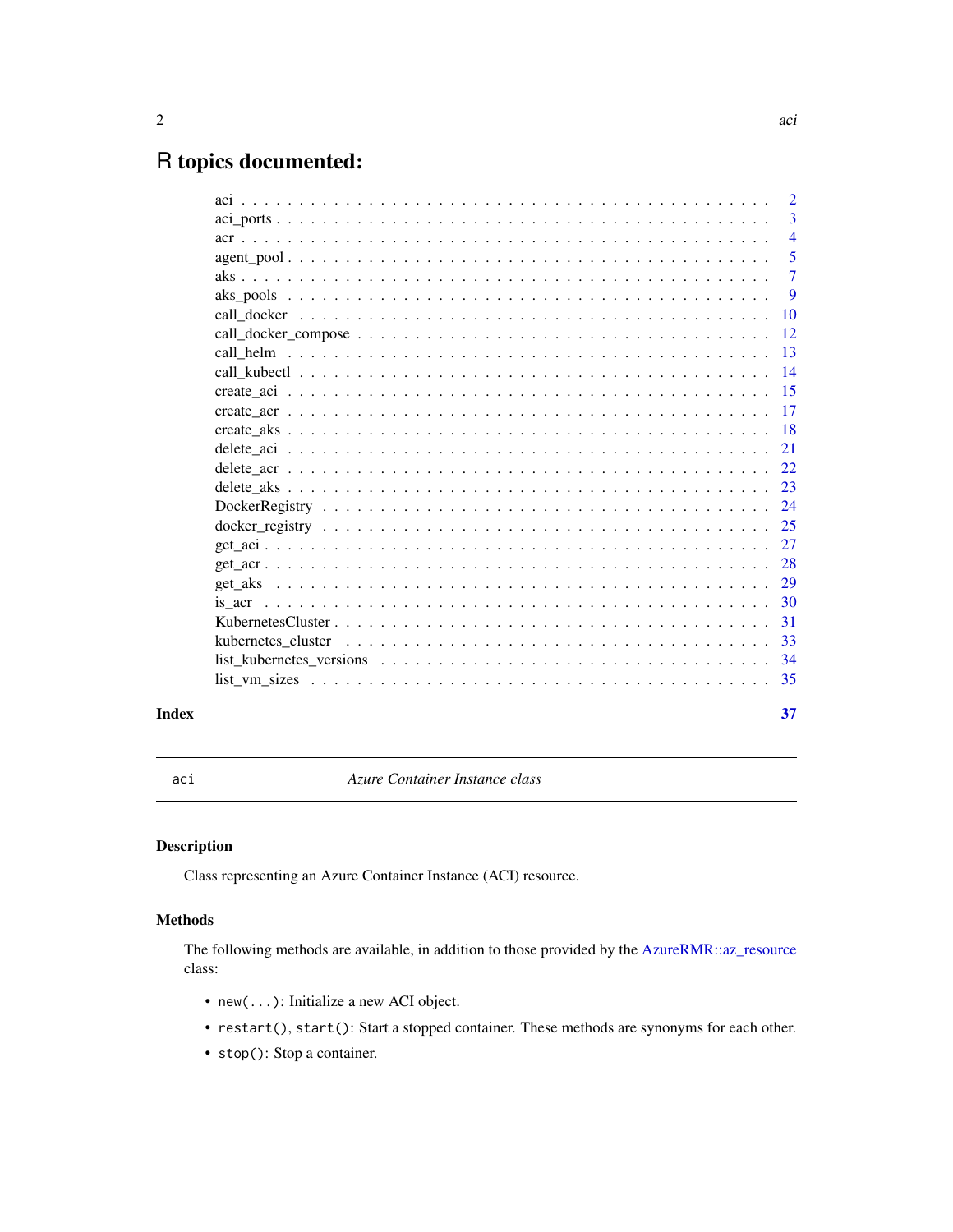#### <span id="page-2-0"></span>aci\_ports 3

### Details

Initializing a new object of this class can either retrieve an existing ACI resource, or create a new resource on the host. Generally, the best way to initialize an object is via the get\_aci, create\_aci or list\_acis methods of the [az\\_resource\\_group](#page-0-0) class, which handle the details automatically.

#### See Also

[acr,](#page-3-1) [aks](#page-6-1)

[ACI documentation](https://docs.microsoft.com/en-us/azure/container-instances/) and [API reference](https://docs.microsoft.com/en-us/rest/api/container-instances/) [Docker commandline reference](https://docs.docker.com/engine/reference/commandline/cli/)

### Examples

## Not run:

```
rg <- AzureRMR::get_azure_login()$
   get_subscription("subscription_id")$
   get_resource_group("rgname")
myaci <- rg$get_aci("mycontainer")
myaci$stop()
myaci$restart()
```
## End(Not run)

<span id="page-2-2"></span>aci\_ports *Utilities for specifying ACI configuration information*

### <span id="page-2-1"></span>Description

Utilities for specifying ACI configuration information

get\_aci\_credentials\_list(lst)

### Usage

```
aci\_ports(port = c(80L, 443L), protocol = "TCP")aci_creds(server, username = NULL, password = NULL)
```
#### Arguments

port, protocol For aci\_ports, vectors of the port numbers and protocols to open for the instance. server, username, password For aci\_creds, the authentication details for a Docker registry. See [docker\\_registry.](#page-24-1) lst for get\_aci\_credentials\_list, a list of objects.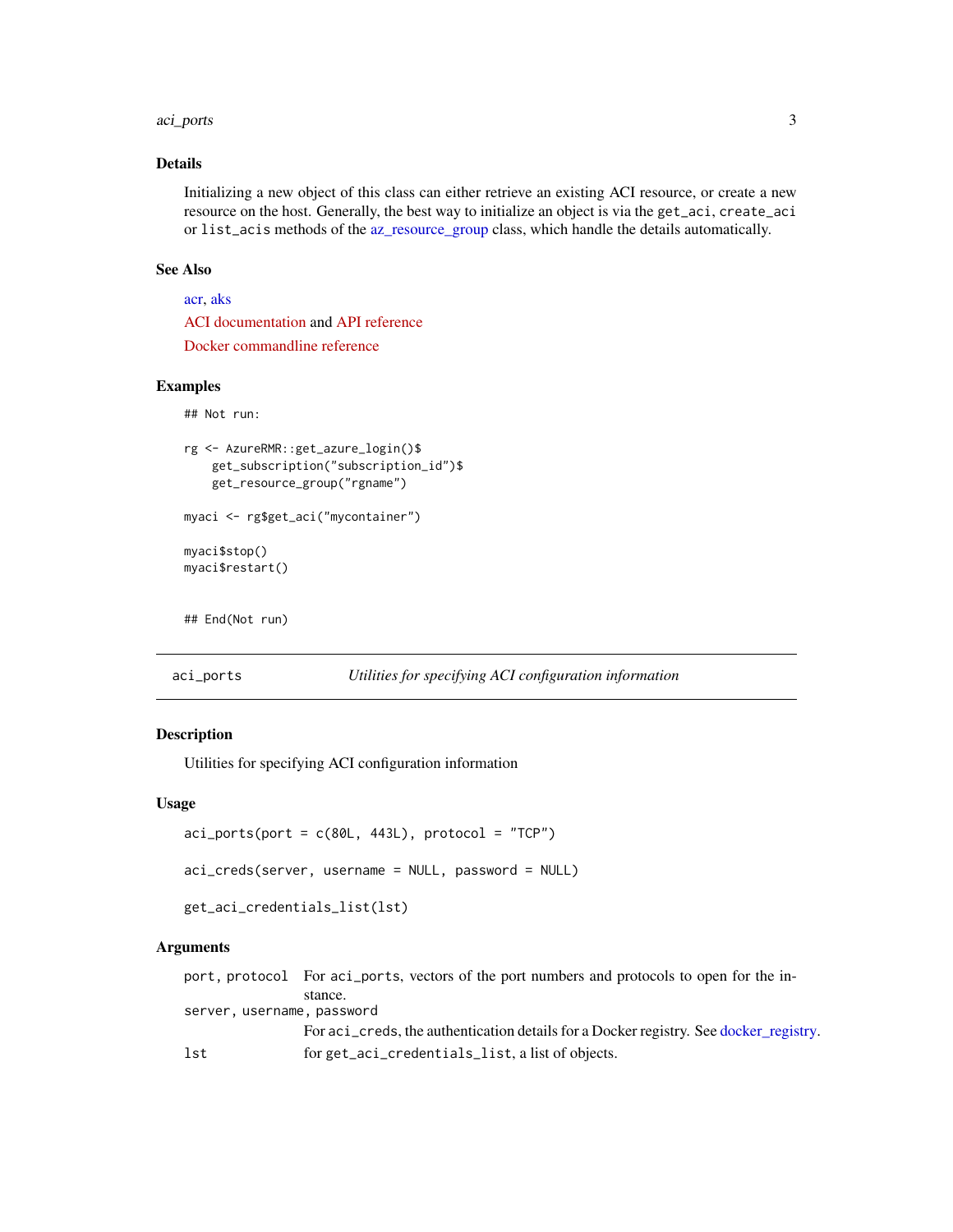### <span id="page-3-0"></span>Details

These are helper functions to be used in specifying the configuration for a container instance. Only aci\_ports and aci\_creds are meant to be called by the user; get\_aci\_credentials\_list is exported to workaround namespacing issues on startup.

#### See Also

[create\\_aci,](#page-14-1) [aci,](#page-1-1) [docker\\_registry](#page-24-1)

<span id="page-3-1"></span>acr *Azure Container Registry class*

### <span id="page-3-2"></span>Description

Class representing an Azure Container Registry (ACR) resource. For working with the registry endpoint itself, including uploading and downloading images etc, see [docker\\_registry.](#page-24-1)

#### Methods

The following methods are available, in addition to those provided by the [AzureRMR::az\\_resource](#page-0-0) class:

- new(...): Initialize a new ACR object. See 'Details'.
- add\_role\_assignment(principal,role,scope=NULL,...): Adds a role for the specified principal. This is an override mainly to handle AKS objects, so that the Kubernetes cluster can be granted access to the registry. You can use the ... arguments to supply authentication details for AzureGraph, which is used to retrieve the cluster service principal.
- list\_credentials: Return the username and passwords for this registry. Only valid if the Admin user for the registry has been enabled.
- list\_policies: Return the policies for this registry.
- list\_usages: Return the usage for this registry.
- get\_docker\_registry(username,password): Return an object representing the Docker registry endpoint.

#### Details

Initializing a new object of this class can either retrieve an existing registry resource, or create a new registry on the host. Generally, the best way to initialize an object is via the get\_acr, create\_acr or list\_acrs methods of the [az\\_resource\\_group](#page-0-0) class, which handle the details automatically.

Note that this class is separate from the Docker registry itself. This class exposes methods for working with the Azure resource: listing credentials, updating resource tags, updating and deleting the resource, and so on.

For working with the registry, including uploading and downloading images, updating tags, deleting layers and images etc, use the endpoint object generated with get\_docker\_registry. This method takes two optional arguments: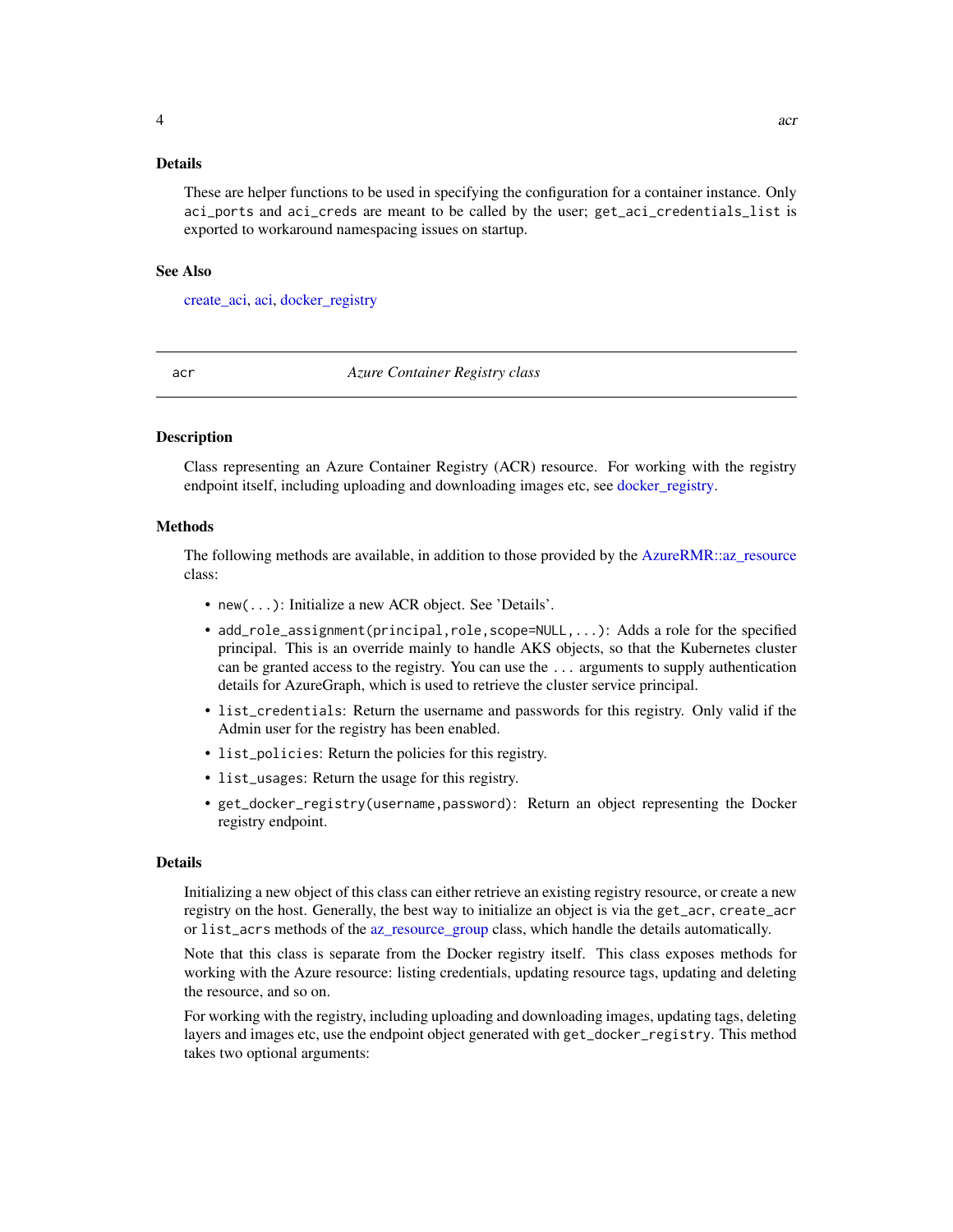### <span id="page-4-0"></span>agent\_pool 5

- username: The username that Docker will use to authenticate with the registry.
- password: The password that Docker will use to authenticate with the registry.

By default, these arguments will be retrieved from the ACR resource. They will only exist if the resource was created with admin\_user\_enabled=TRUE. Currently AzureContainers does not support authentication methods other than a username/password combination.

### See Also

[create\\_acr,](#page-16-1) [get\\_acr,](#page-27-1) [delete\\_acr,](#page-21-1) [list\\_acrs](#page-27-2) [docker\\_registry](#page-24-1) for interacting with the Docker registry endpoint [Azure Container Registry](https://docs.microsoft.com/en-us/azure/container-registry/) and [API reference](https://docs.microsoft.com/en-us/rest/api/containerregistry/registries)

### Examples

## Not run:

```
rg <- AzureRMR::get_azure_login()$
    get_subscription("subscription_id")$
   get_resource_group("rgname")
myacr <- rg$get_acr("myregistry")
myacr$list_credentials()
myacr$list_policies()
# see who has push and pull access
myacr$list_role_assignments()
```

```
# grant a Kubernetes cluster pull access
myaks <- rg$get_aks("myaks")
myacr$add_role_assignment(myaks, "Acrpull")
```

```
# get the registry endpoint (for interactive use)
myacr$get_docker_registry()
```

```
# get the registry endpoint (admin user account)
myacr$get_docker_registry(as_admin=TRUE)
```
## End(Not run)

<span id="page-4-1"></span>agent\_pool *Utility function for specifying Kubernetes agent pools*

### Description

Utility function for specifying Kubernetes agent pools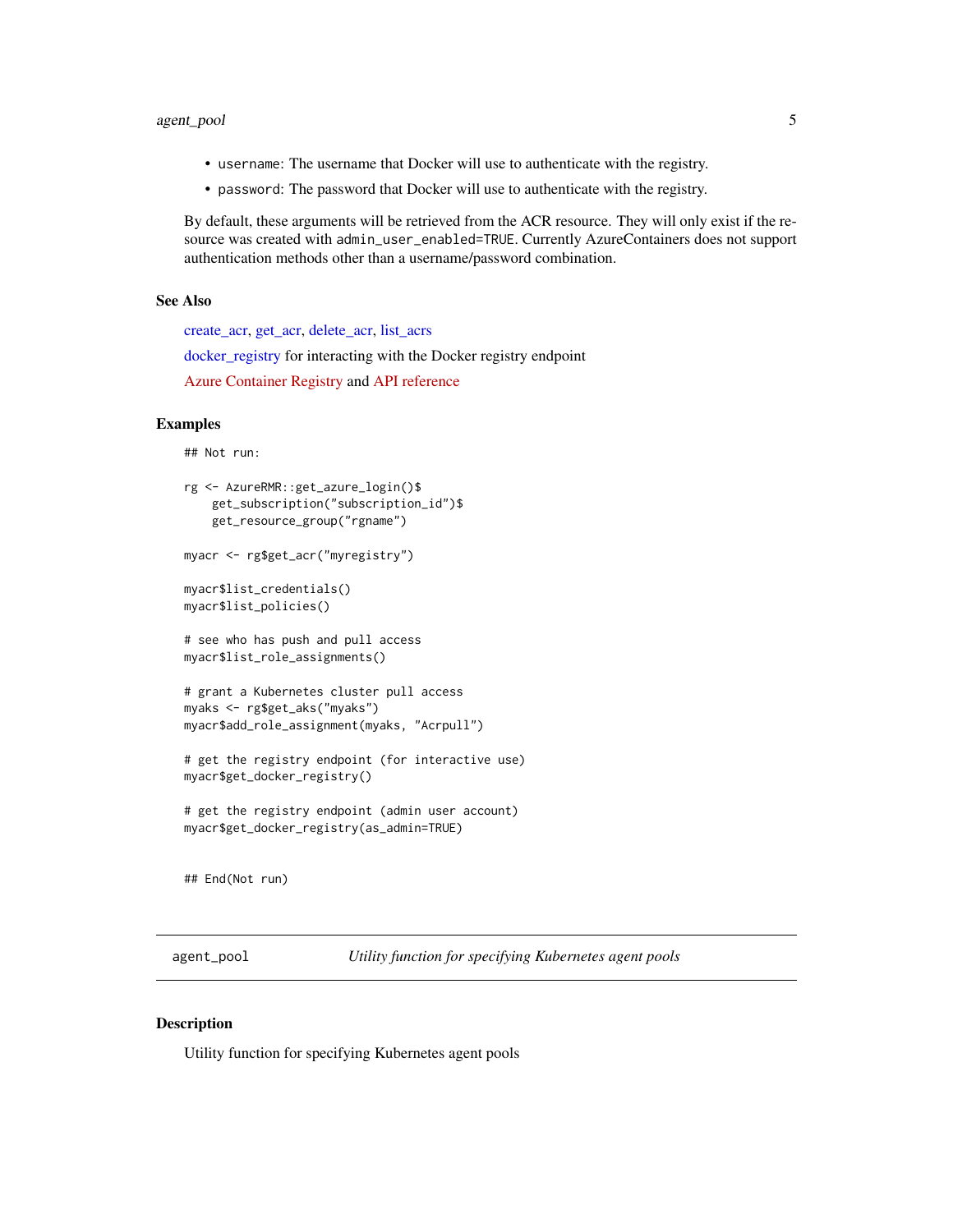### <span id="page-5-0"></span>Usage

```
agent_pool(name, count, size = "Standard_DS2_v2", os = "Linux",
 disksize = 0, use_scaleset = TRUE, low_priority = FALSE,
  autoscale_nodes = FALSE, ...)
```
### Arguments

| name            | The name(s) of the pool(s).                                                                                                                                                                                                               |
|-----------------|-------------------------------------------------------------------------------------------------------------------------------------------------------------------------------------------------------------------------------------------|
| count           | The number of nodes per pool.                                                                                                                                                                                                             |
| size            | The VM type (size) to use for the pool. To see a list of available VM sizes, use<br>the list_vm_sizes method for the resource group or subscription classes.                                                                              |
| os              | The operating system to use for the pool. Can be "Linux" or "Windows".                                                                                                                                                                    |
| disksize        | The OS disk size in gigabytes for each node in the pool. A value of 0 means to<br>use the default disk size for the VM type.                                                                                                              |
| use_scaleset    | Whether to use a VM scaleset instead of individual VMs for this pool. A scaleset<br>offers greater flexibility than individual VMs, and is the recommended method<br>of creating an agent pool.                                           |
| low_priority    | If this pool uses a scaleset, whether it should be made up of spot (low-priority)<br>VMs. A spot VM pool is cheaper, but is subject to being evicted to make room<br>for other, higher-priority workloads. Ignored if use_scaleset=FALSE. |
| autoscale_nodes |                                                                                                                                                                                                                                           |
|                 | The cluster autoscaling parameters for the pool. To enable autoscaling, set this<br>to a vector of 2 numbers giving the minimum and maximum size of the agent<br>pool. Ignored if use_scaleset=FALSE.                                     |
| .               | Other named arguments, to be used as parameters for the agent pool.                                                                                                                                                                       |
|                 |                                                                                                                                                                                                                                           |

### Details

agent\_pool is a convenience function to simplify the task of specifying the agent pool for a Kubernetes cluster.

### Value

An object of class agent\_pool, suitable for passing to the create\_aks constructor method.

### See Also

[create\\_aks,](#page-17-1) [list\\_vm\\_sizes](#page-34-1)

[Agent pool parameters on Microsoft Docs](https://docs.microsoft.com/en-us/rest/api/aks/managedclusters/createorupdate#managedclusteragentpoolprofile)

### Examples

```
# pool of 5 Linux GPU-enabled VMs
agent_pool("pool1", 5, size="Standard_NC6s_v3")
# pool of 3 Windows Server VMs, 500GB disk size each
```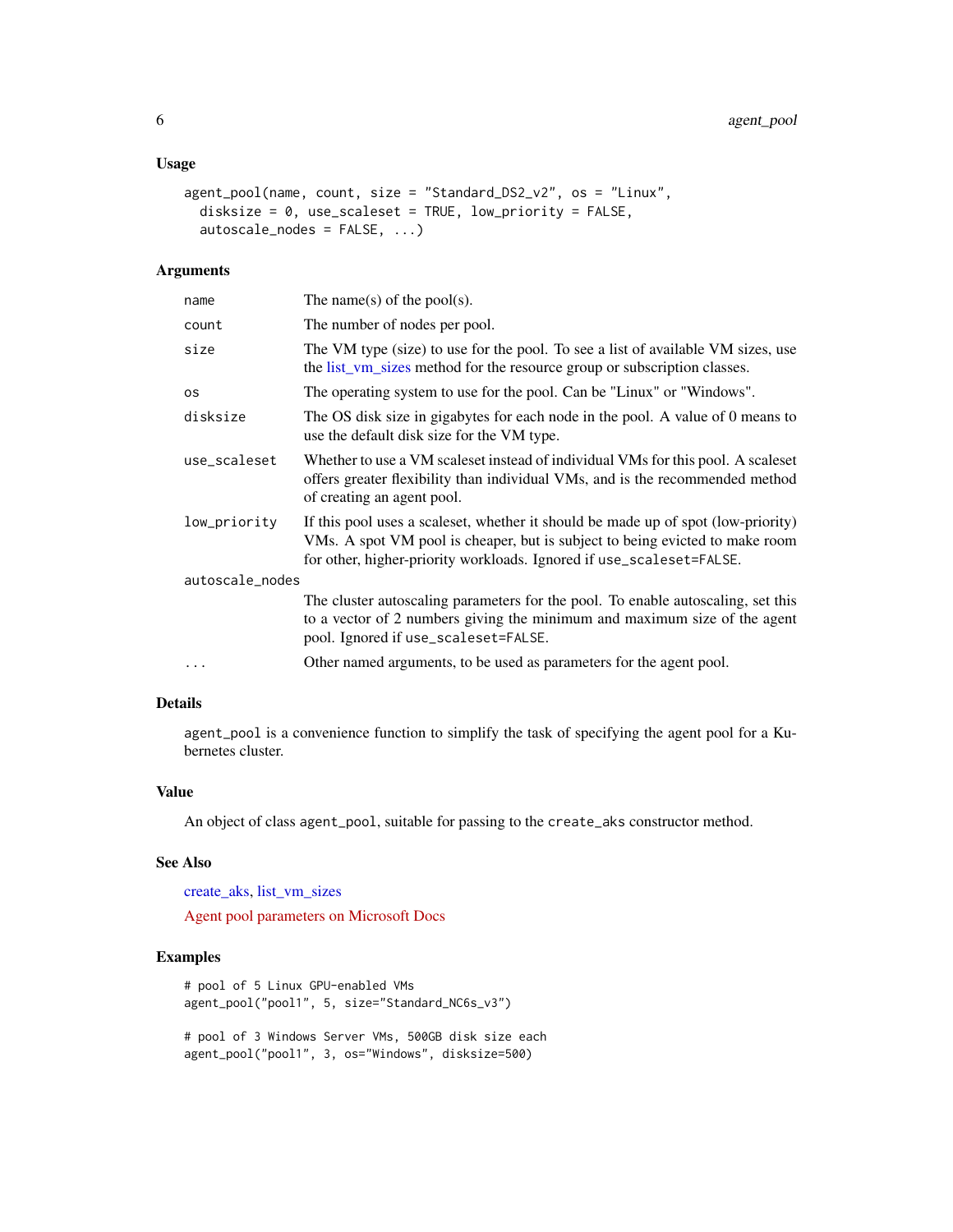```
# enable cluster autoscaling, with a minimum of 1 and maximum of 10 nodes
agent_pool("pool1", 5, autoscale_nodes=c(1, 10))
```

```
# use individual VMs rather than scaleset
agent_pool("vmpool1", 3, use_scaleset=FALSE)
```
#### <span id="page-6-1"></span>aks *Azure Kubernetes Service class*

### <span id="page-6-2"></span>**Description**

Class representing an Azure Kubernetes Service (AKS) resource. For working with the cluster endpoint itself, including deploying images, creating services etc, see kubernetes cluster.

#### Methods

The following methods are available, in addition to those provided by the [AzureRMR::az\\_resource](#page-0-0) class:

- new(...): Initialize a new AKS object.
- get\_cluster(config,role): Return an object representing the Docker registry endpoint.
- get\_agent\_pool(pollname): Returns an object of class az\_agent\_pool representing an agent pool. This class inherits from [AzureRMR::az\\_resource;](#page-0-0) it currently has no extra methods, but these may be added in the future.
- list\_agent\_pools(): Returns a list of agent pool objects.
- create\_[agent\\_pool](#page-4-1)(poolname,...,wait=FALSE): Creates a new agent pool. See the agent pool function for further arguments to this method.
- delete\_agent\_pool(poolname, confirm=TRUE. wait=FALSE): Deletes an agent pool.
- list\_cluster\_resources(): Returns a list of all the Azure resources managed by the cluster.
- update\_aad\_password(name=NULL,duration=NULL,...): Update the password for Azure Active Directory integration, returning the new password invisibly. See 'Updating credentials' below.
- update\_service\_password(name=NULL,duration=NULL,...): Update the password for the service principal used to manage the cluster resources, returning the new password invisibly. See 'Updating credentials' below.

#### Details

Initializing a new object of this class can either retrieve an existing AKS resource, or create a new resource on the host. Generally, the best way to initialize an object is via the get\_aks, create\_aks or list\_aks methods of the [az\\_resource\\_group](#page-0-0) class, which handle the details automatically.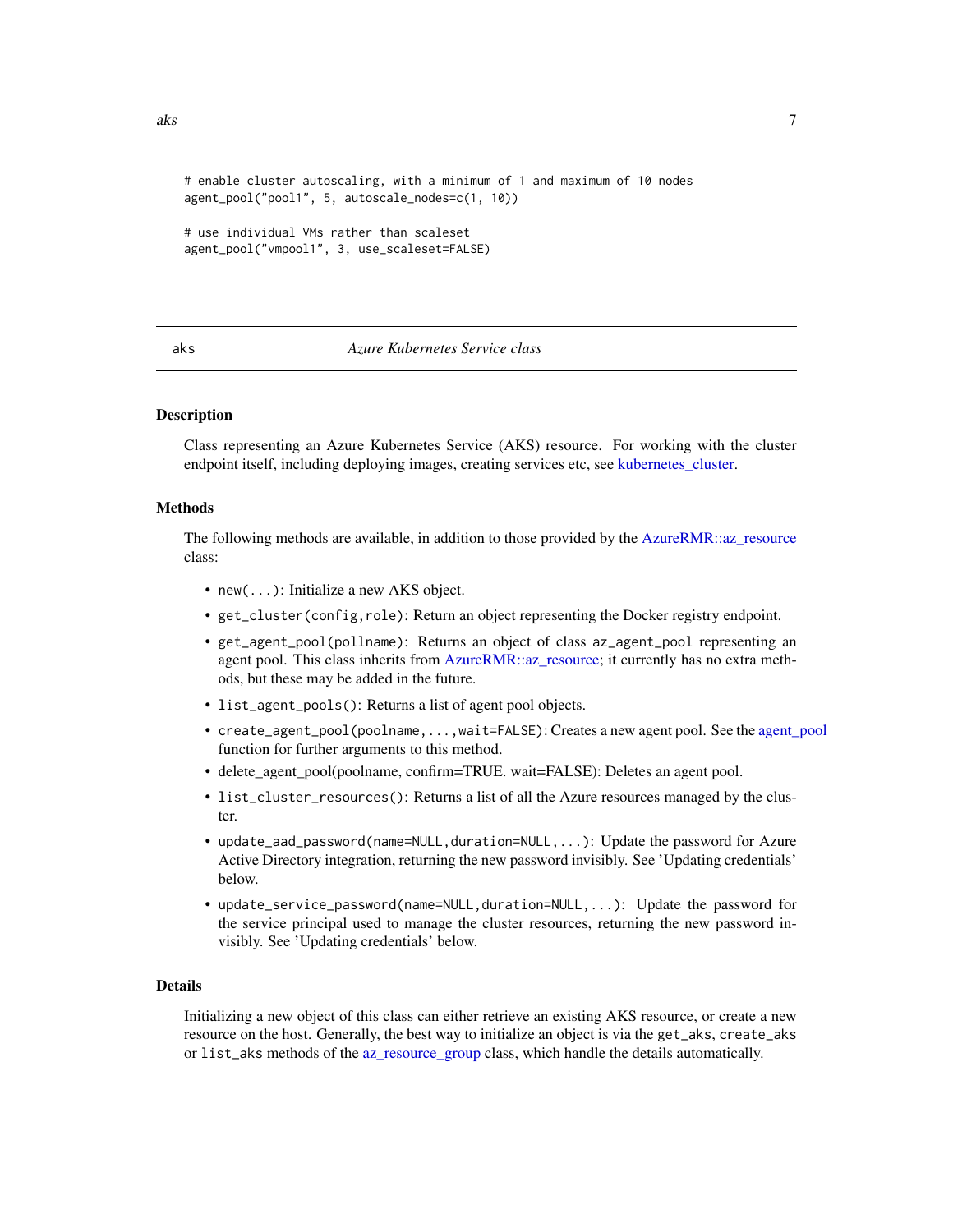<span id="page-7-0"></span>Note that this class is separate from the Kubernetes cluster itself. This class exposes methods for working with the Azure resource: updating resource tags, updating and deleting the resource (including updating the Kubernetes version), and so on.

For working with the cluster, including deploying images, services, etc use the object generated with the get\_cluster method. This method takes two optional arguments:

- config: The file in which to store the cluster configuration details. By default, this will be located in the AzureR configuration directory if it exists (see [AzureAuth::AzureR\\_dir\)](#page-0-0); otherwise, in the R temporary directory. To use the Kubernetes default ~/.kube/config file, set this argument to NULL. Any existing file in the given location will be overwritten.
- role: This can be "User" (the default) or "Admin".

#### Updating credentials

An AKS resource can have up to three service principals associated with it. Two of these are for Azure Active Directory (AAD) integration. The third is used to manage the subsidiary resources (VMs, networks, disks, etc) used by the cluster, if it doesn't have a service identity.

Any service principals used by the AKS resource will have secret passwords, which have to be refreshed as they expire. The update\_aad\_password() and update\_service\_password() methods let you refresh the passwords for the cluster's service principals. Their arguments are:

- name: An optional friendly name for the password.
- duration: The duration for which the new password is valid. Defaults to 2 years.
- ...: Other arguments passed to AzureGraph::create\_graph\_login. Note that these are used to authenticate with Microsoft Graph, which does the actual work of updating the service principals, not to the cluster itself.

### See Also

[create\\_aks,](#page-17-1) [get\\_aks,](#page-28-1) [delete\\_aks,](#page-22-1) [list\\_aks,](#page-28-2) [AzureAuth::AzureR\\_dir,](#page-0-0) [AzureGraph::create\\_graph\\_login](#page-0-0) kubernetes cluster for interacting with the cluster endpoint

[AKS documentation](https://docs.microsoft.com/en-us/azure/aks/) and [API reference](https://docs.microsoft.com/en-us/rest/api/aks/)

### Examples

## Not run:

```
rg <- AzureRMR::get_azure_login()$
   get_subscription("subscription_id")$
   get_resource_group("rgname")
```

```
myaks <- rg$get_aks("mycluster")
```
# sync with Azure: AKS resource creation can take a long time, use this to track status myaks\$sync\_fields()

```
# get the cluster endpoint
kubclus <- myaks$get_cluster()
```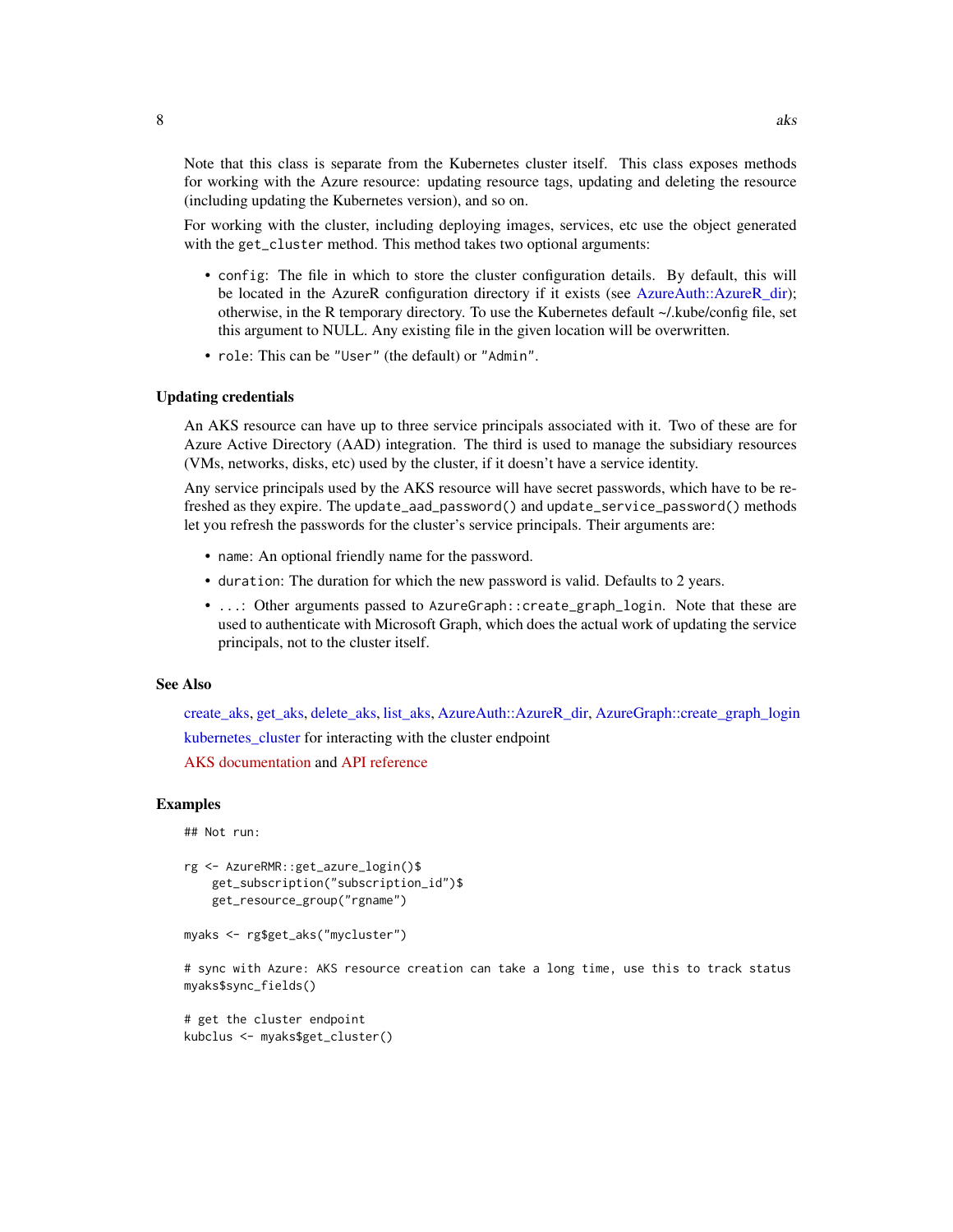#### <span id="page-8-0"></span>aks\_pools 9

```
# list of agent pools
myaks$list_agent_pools()
# create a new agent pool, then delete it
pool <- myaks$create_agent_pool("pool2", 3, size="Standard_DS3_v2")
pool$delete()
# refresh the service principal password (mostly for legacy clusters without a managed identity)
myaks$update_service_password()
# refresh the service principal password, using custom credentials to authenticate with MS Graph
# arguments here are for Graph, not AKS!
myaks$update_service_password(app="app_id", password="app_password")
```
## End(Not run)

<span id="page-8-1"></span>

| aks_pools |  |
|-----------|--|

aks\_pools *Vectorised utility function for specifying Kubernetes agent pools*

#### Description

Vectorised utility function for specifying Kubernetes agent pools

#### Usage

```
aks_pools(name, count, size = "Standard_DS2_v2", os = "Linux")
```
#### Arguments

| name  | The name(s) of the pool(s).                                                                                                                                  |
|-------|--------------------------------------------------------------------------------------------------------------------------------------------------------------|
| count | The number of nodes per pool.                                                                                                                                |
| size  | The VM type (size) to use for the pool. To see a list of available VM sizes, use<br>the list vm sizes method for the resource group or subscription classes. |
| os    | The operating system to use for the pool. Can be "Linux" or "Windows".                                                                                       |

#### Details

This is a convenience function to simplify the task of specifying the agent pool for a Kubernetes cluster. You can specify multiple pools by providing vectors as input arguments; any scalar inputs will be replicated to match.

aks\_pools is deprecated; please use [agent\\_pool](#page-4-1) going forward.

### Value

A list of lists, suitable for passing to the create\_aks constructor method.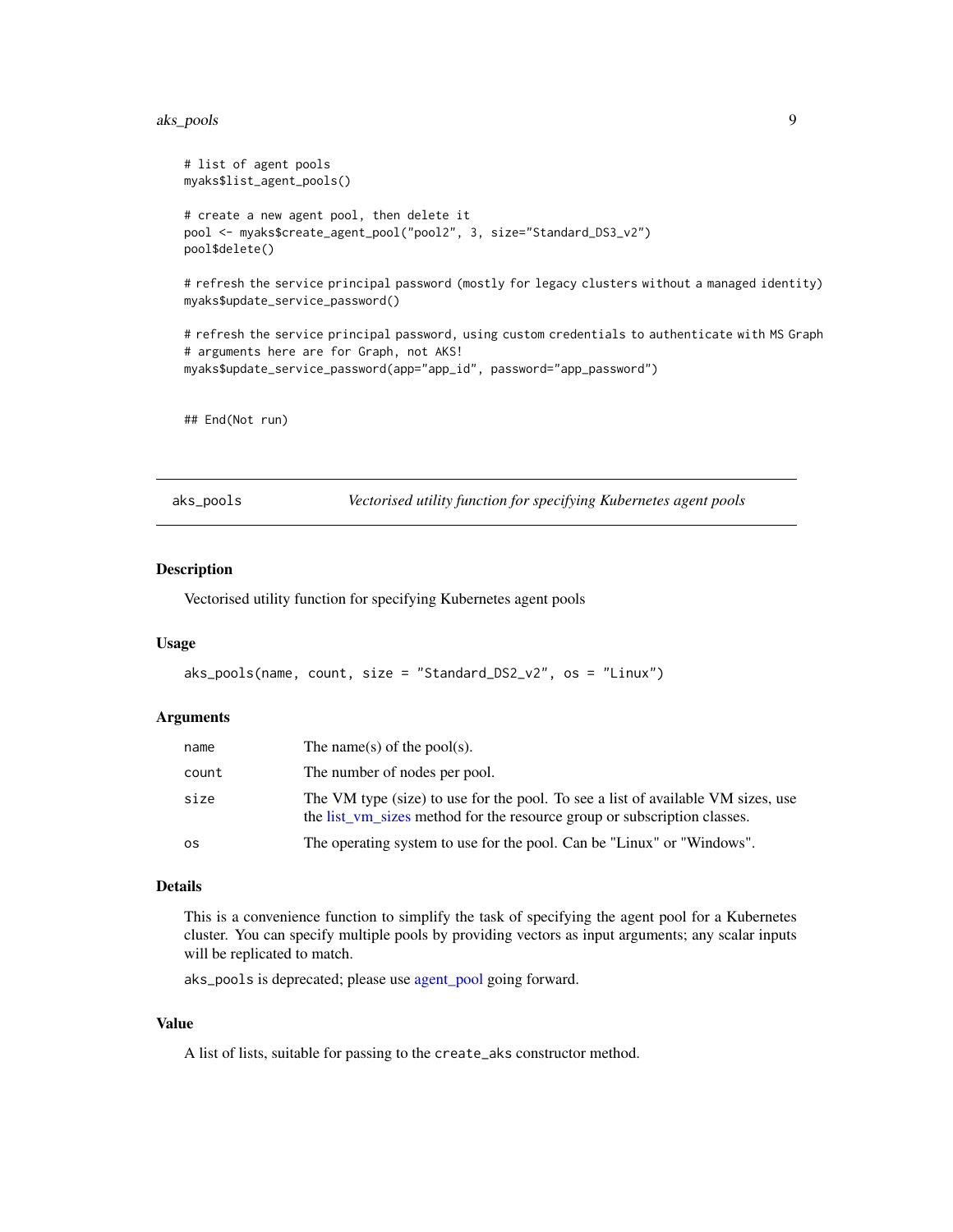### See Also

[list\\_vm\\_sizes,](#page-34-1) [agent\\_pool](#page-4-1)

### Examples

```
# 1 pool of 5 Linux VMs
aks_pools("pool1", 5)
```

```
# 1 pool of 3 Windows Server VMs
aks_pools("pool1", 3, os="Windows")
```

```
# 2 pools with different VM sizes per pool
aks_pools(c("pool1", "pool2"), count=c(3, 3), size=c("Standard_DS2_v2", "Standard_DS3_v2"))
```
<span id="page-9-1"></span>call\_docker *Call the docker commandline tool*

### Description

Call the docker commandline tool

#### Usage

```
call_docker(cmd = "", ..., echo = getOption("azure_containers_tool_echo",
  TRUE))
```
#### Arguments

| cmd      | The docker command. This should be a <i>vector</i> of individual docker arguments,<br>but can also be a single commandline string. See below. |
|----------|-----------------------------------------------------------------------------------------------------------------------------------------------|
| $\cdots$ | Other arguments to pass to processx::run.                                                                                                     |
| echo     | Whether to echo the output of the command to the console.                                                                                     |

### Details

This function calls the docker binary, which must be located in your search path. AzureContainers will search for the binary at package startup, and print a warning if it is not found.

The docker command should be specified as a vector of the individual arguments, which is what processx::run expects. If a single string is passed, for convenience and back-compatibility reasons call\_docker will split it into arguments for you. This is prone to error, for example if you are working with pathnames that contain spaces, so it's strongly recommended to pass a vector of arguments as a general practice.

<span id="page-9-0"></span>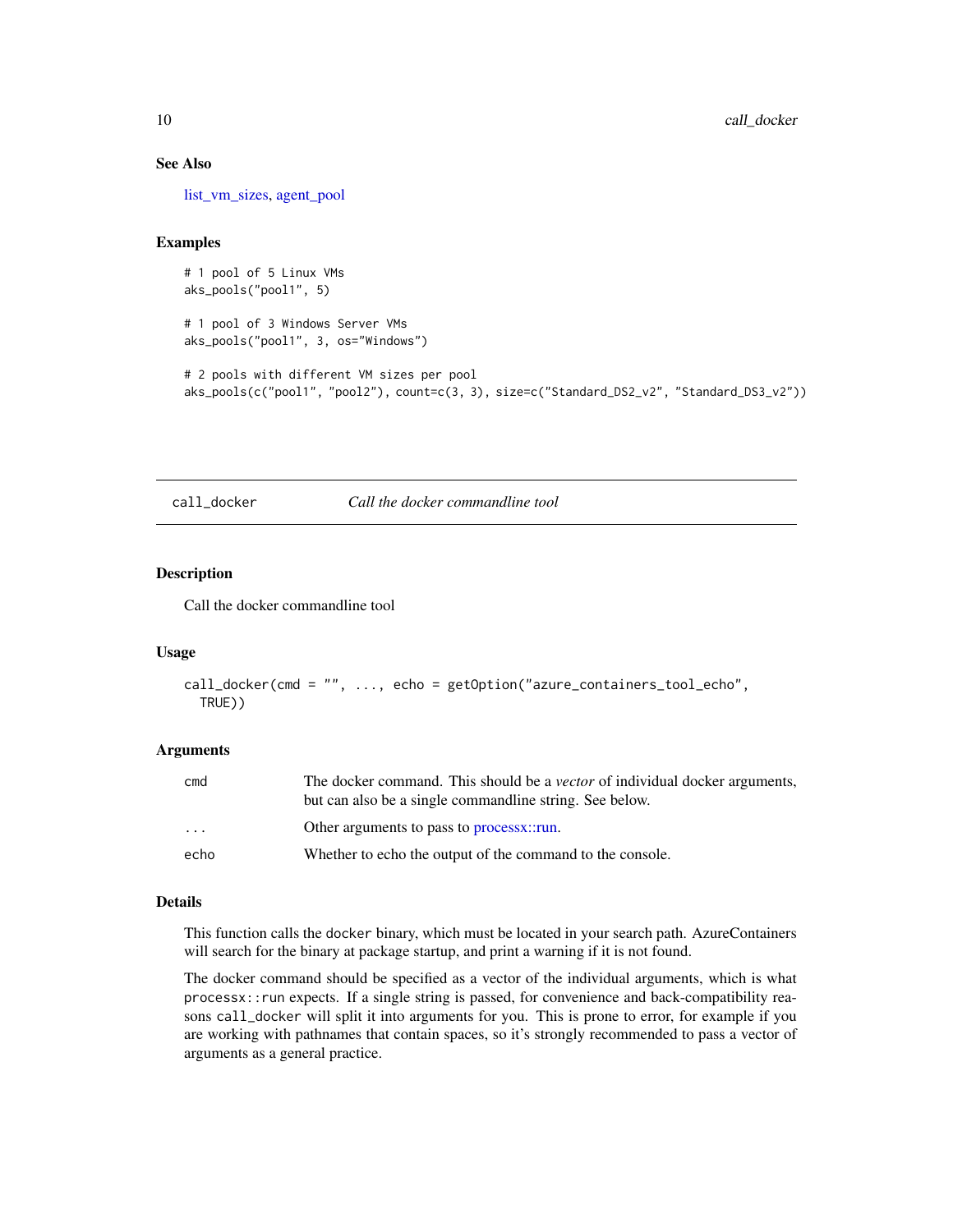### <span id="page-10-0"></span>call\_docker 11

### Value

A list with the following components:

- status: The exit status of the docker tool. If this is NA, then the process was killed and had no exit status.
- stdout: The standard output of the command, in a character scalar.
- stderr: The standard error of the command, in a character scalar.
- timeout: Whether the process was killed because of a timeout.
- cmdline: The command line.

The first four components are from processx::run; AzureContainers adds the last to make it easier to construct scripts that can be run outside R.

### See Also

[processx::run,](#page-0-0) [call\\_docker\\_compose,](#page-11-1) [call\\_kubectl](#page-13-1) for the equivalent interface to the kubectl Kubernetes tool

[docker\\_registry](#page-24-1)

[Docker command line reference](https://docs.docker.com/engine/reference/commandline/cli/)

#### Examples

## Not run:

```
# without any args, prints the docker help screen
call_docker()
```

```
# build an image: recommended usage
call_docker(c("build", "-t", "myimage", "."))
```
# alternative usage, will be split into individual arguments call\_docker("build -t myimage .")

```
# list running containers
call_docker(c("container", "ls"))
```

```
# prune unused containers and images
call_docker(c("container", "prune", "-f"))
call_docker(c("image", "prune", "-f"))
```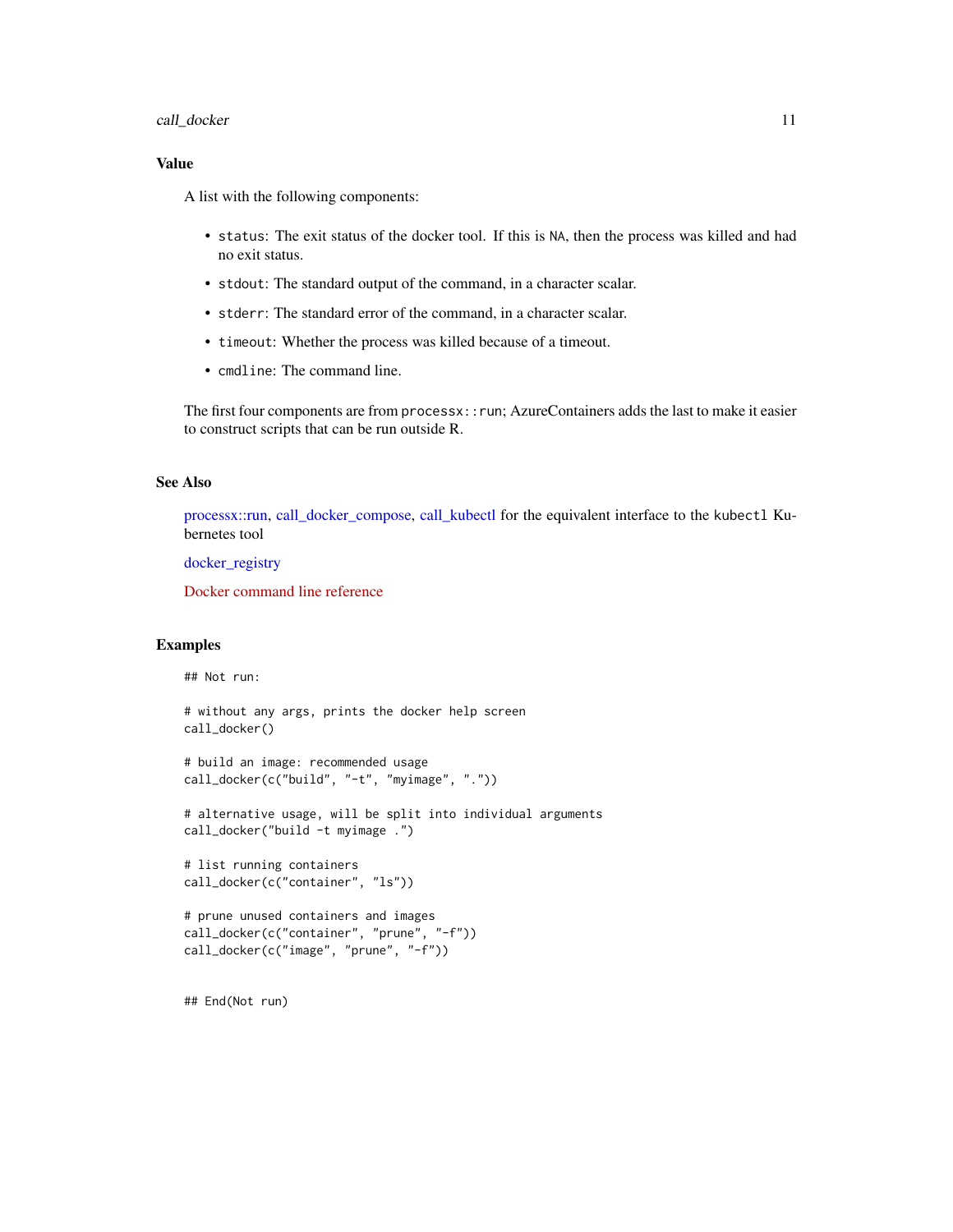<span id="page-11-1"></span><span id="page-11-0"></span>call\_docker\_compose *Call the docker-compose commandline tool*

#### **Description**

Call the docker-compose commandline tool

#### Usage

```
call\_docker\_composite(cmd = "", ...,echo = getOption("azure_containers_tool_echo", TRUE))
```
### Arguments

| cmd                     | The docker-compose command line to execute. This should be a <i>vector</i> of indi-         |
|-------------------------|---------------------------------------------------------------------------------------------|
|                         | vidual docker-compose arguments, but can also be a single commandline string.<br>See below. |
| $\cdot$ $\cdot$ $\cdot$ | Other arguments to pass to processx::run.                                                   |
| echo                    | Whether to echo the output of the command to the console.                                   |

#### Details

This function calls the docker-compose binary, which must be located in your search path. Azure-Containers will search for the binary at package startup, and print a warning if it is not found.

The docker-compose command should be specified as a vector of the individual arguments, which is what processx::run expects. If a single string is passed, for convenience and back-compatibility reasons call\_docker\_compose will split it into arguments for you. This is prone to error, for example if you are working with pathnames that contain spaces, so it's strongly recommended to pass a vector of arguments as a general practice.

#### Value

A list with the following components:

- status: The exit status of the docker-compose tool. If this is NA, then the process was killed and had no exit status.
- stdout: The standard output of the command, in a character scalar.
- stderr: The standard error of the command, in a character scalar.
- timeout: Whether the process was killed because of a timeout.
- cmdline: The command line.

The first four components are from processx::run; AzureContainers adds the last to make it easier to construct scripts that can be run outside R.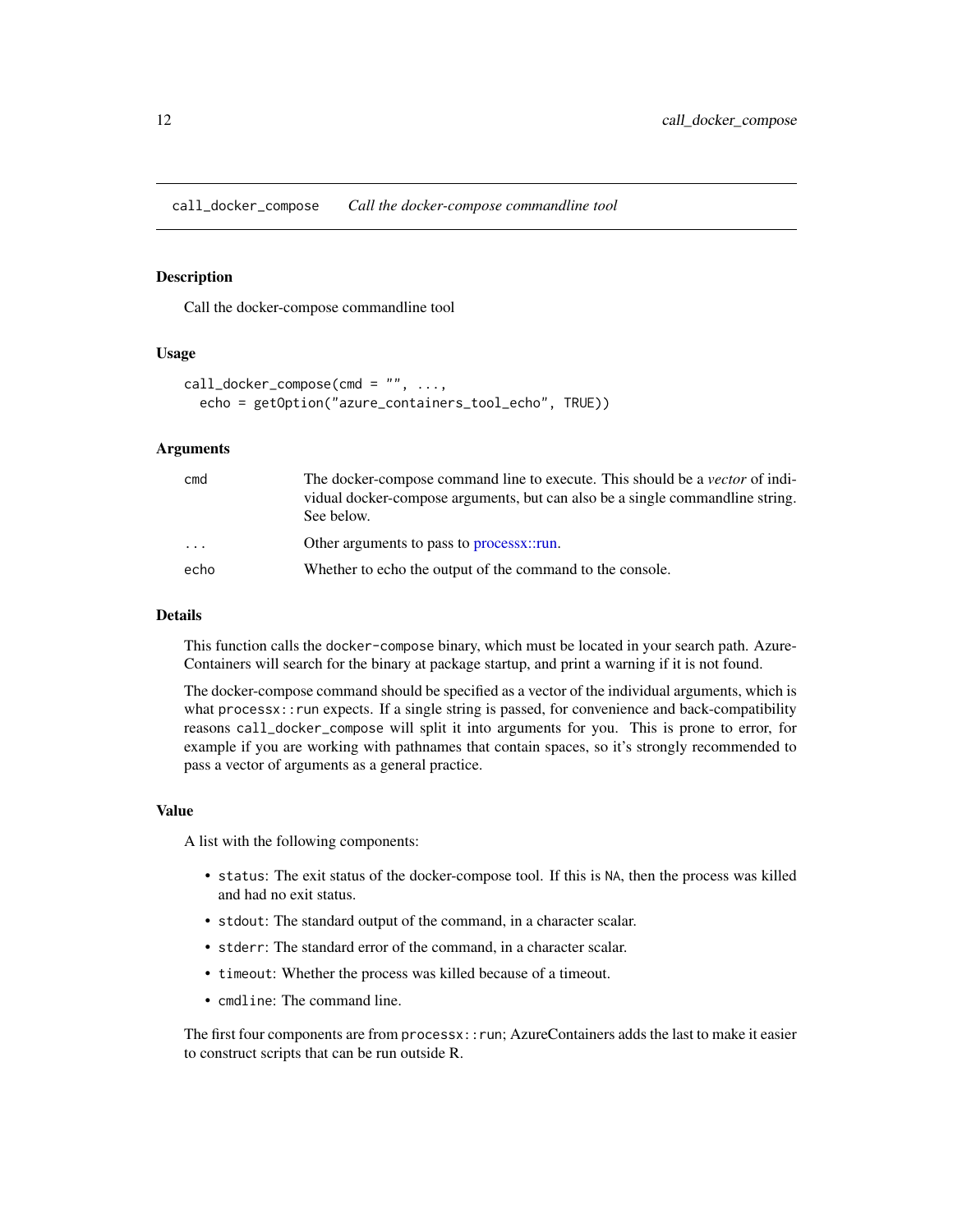#### <span id="page-12-0"></span>call\_helm 13

### See Also

[processx::run,](#page-0-0) [call\\_docker,](#page-9-1) [call\\_kubectl](#page-13-1) for the equivalent interface to the kubectl Kubernetes tool [docker\\_registry](#page-24-1)

[Docker-compose command line reference](https://docs.docker.com/compose/)

### <span id="page-12-1"></span>call\_helm *Call the Helm commandline tool*

### **Description**

Call the Helm commandline tool

### Usage

```
call_helm(cmd = ", config = NULL, ...,
 echo = getOption("azure_containers_tool_echo", TRUE))
```
### Arguments

| cmd      | The Helm command line to execute. This should be a <i>vector</i> of individual helm |
|----------|-------------------------------------------------------------------------------------|
|          | arguments, but can also be a single commandline string. See below.                  |
| config   | The pathname of the cluster config file, if required.                               |
| $\cdots$ | Other arguments to pass to processx::run.                                           |
| echo     | Whether to echo the output of the command to the console.                           |

### Details

This function calls the helm binary, which must be located in your search path. AzureContainers will search for the binary at package startup, and print a warning if it is not found.

The helm command should be specified as a vector of the individual arguments, which is what processx::run expects. If a single string is passed, for convenience and back-compatibility reasons call\_docker\_compose will split it into arguments for you. This is prone to error, for example if you are working with pathnames that contain spaces, so it's strongly recommended to pass a vector of arguments as a general practice.

#### Value

A list with the following components:

- status: The exit status of the helm tool. If this is NA, then the process was killed and had no exit status.
- stdout: The standard output of the command, in a character scalar.
- stderr: The standard error of the command, in a character scalar.
- timeout: Whether the process was killed because of a timeout.
- cmdline: The command line.

The first four components are from processx::run; AzureContainers adds the last to make it easier to construct scripts that can be run outside R.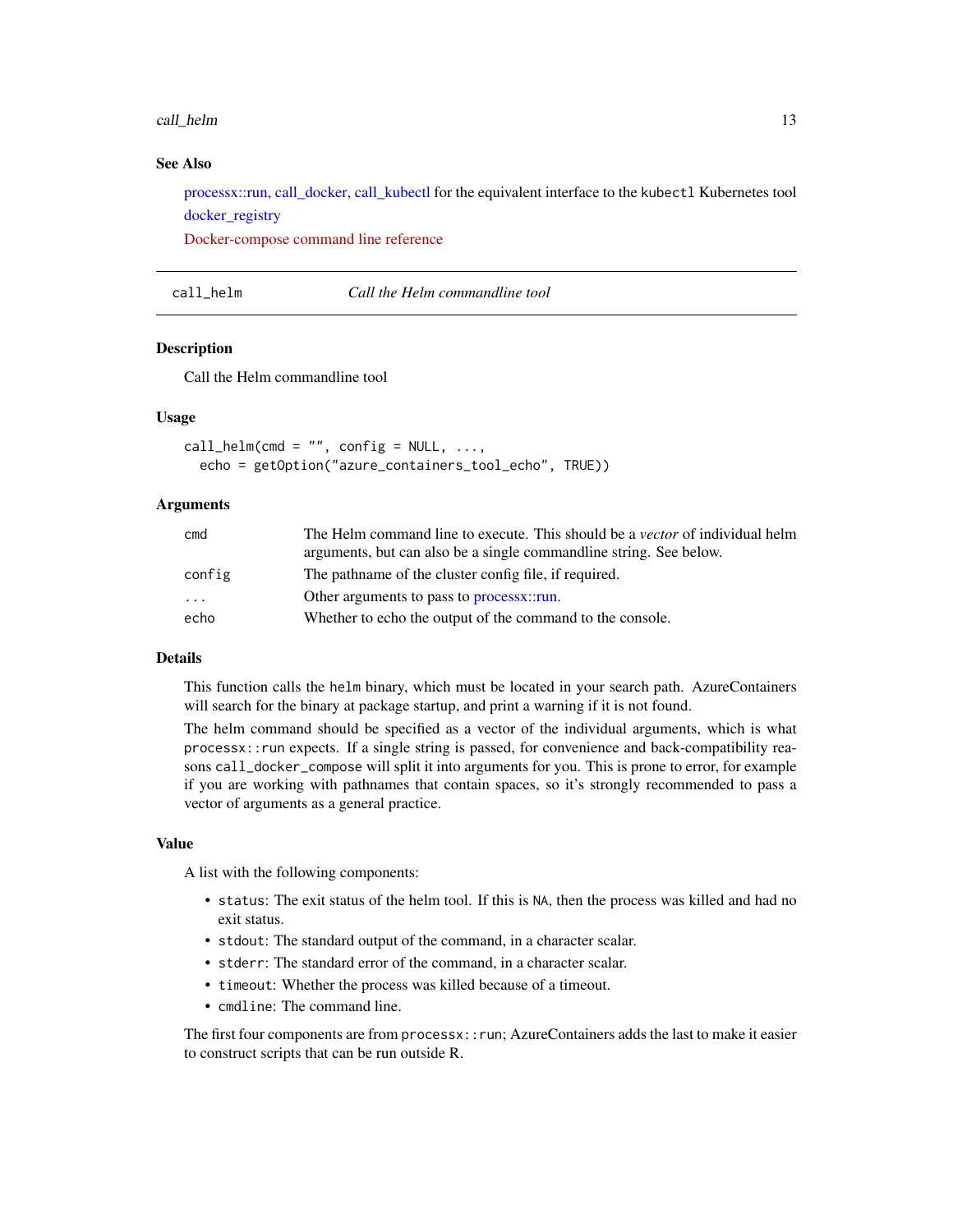### <span id="page-13-0"></span>See Also

[processx::run,](#page-0-0) [call\\_docker,](#page-9-1) [call\\_kubectl](#page-13-1) kubernetes cluster [Kubectl command line reference](https://kubernetes.io/docs/reference/kubectl/overview/)

<span id="page-13-1"></span>call\_kubectl *Call the Kubernetes commandline tool, kubectl*

### **Description**

Call the Kubernetes commandline tool, kubectl

### Usage

```
call_kubectl(cmd = "", config = NULL, ...,echo = getOption("azure_containers_tool_echo", TRUE))
```
### Arguments

| cmd      | The kubectl command line to execute. This should be a <i>vector</i> of individual |
|----------|-----------------------------------------------------------------------------------|
|          | kubectl arguments, but can also be a single commandline string. See below.        |
| config   | The pathname of the cluster config file, if required.                             |
| $\cdots$ | Other arguments to pass to processx::run.                                         |
| echo     | Whether to echo the output of the command to the console.                         |

### Details

This function calls the kubectl binary, which must be located in your search path. AzureContainers will search for the binary at package startup, and print a warning if it is not found.

The kubectl command should be specified as a vector of the individual arguments, which is what processx::run expects. If a single string is passed, for convenience and back-compatibility reasons call\_docker\_compose will split it into arguments for you. This is prone to error, for example if you are working with pathnames that contain spaces, so it's strongly recommended to pass a vector of arguments as a general practice.

#### Value

A list with the following components:

- status: The exit status of the kubectl tool. If this is NA, then the process was killed and had no exit status.
- stdout: The standard output of the command, in a character scalar.
- stderr: The standard error of the command, in a character scalar.
- timeout: Whether the process was killed because of a timeout.
- cmdline: The command line.

The first four components are from processx::run; AzureContainers adds the last to make it easier to construct scripts that can be run outside R.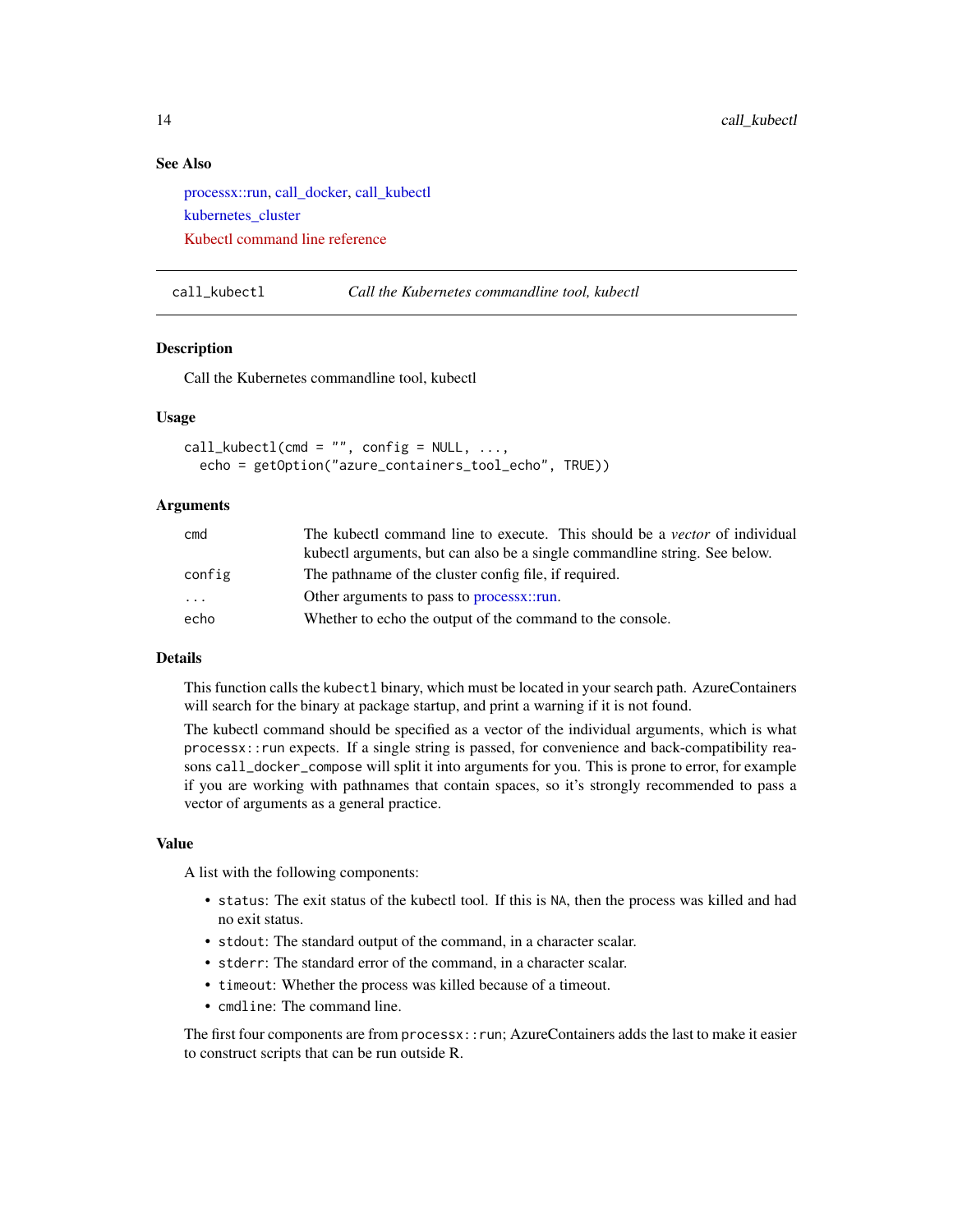<span id="page-14-0"></span>create\_aci 15

### See Also

[processx::run,](#page-0-0) [call\\_docker,](#page-9-1) [call\\_helm](#page-12-1)

[kubernetes\\_cluster](#page-32-1)

[Kubectl command line reference](https://kubernetes.io/docs/reference/kubectl/overview/)

### Examples

```
## Not run:
```
# without any args, prints the kubectl help screen call\_kubectl() # append "--help" to get help for a command call\_kubectl(c("create", "--help")) # deploy a service from a yaml file call\_kubectl(c("create", "-f", "deployment.yaml")) # get deployment and service status call\_kubectl(c("get", "deployment")) call\_kubectl(c("get", "service"))

## End(Not run)

<span id="page-14-1"></span>create\_aci *Create Azure Container Instance (ACI)*

### Description

Method for the [AzureRMR::az\\_resource\\_group](#page-0-0) class.

### Usage

```
create_aci(name, location = self$location,
           container = name, image,
           registry_creds = list(),
           cores = 1, memory = 8,
           os = c("Linux", "Windows"),
           command = list(), env_{vars} = list(),
          ports = aci_ports(), dns_name = name, public_ip = TRUE,
          restart = c("Always", "OnFailure", "Never"), managed_identity = TRUE,
           ...)
```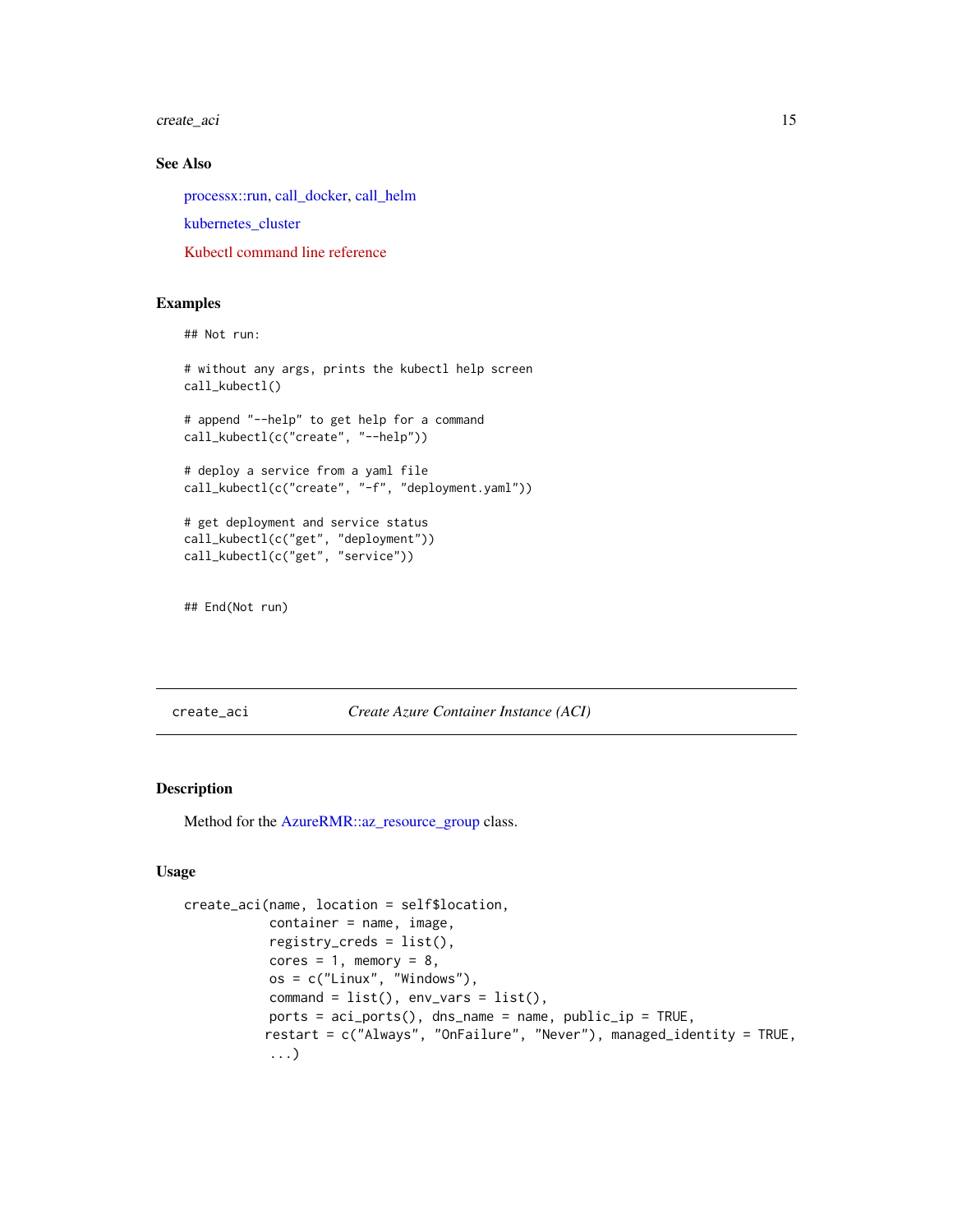#### <span id="page-15-0"></span>Arguments

- name: The name of the ACI service.
- location: The location/region in which to create the ACI service. Defaults to this resource group's location.
- container: The name of the running container.
- image: The name of the image to run.
- registry\_creds: Docker registry authentication credentials, if the image is stored in a private registry. See 'Details'.
- cores: The number of CPU cores for the instance.
- memory: The memory size in GB for the instance.
- os: The operating system to run in the instance.
- command: A list of commands to run in the instance. This is similar to the --entrypoint commandline argument to docker run; see [here](https://docs.microsoft.com/en-us/azure/container-instances/container-instances-start-command) for some examples.
- env\_vars: A list of name-value pairs to set as environment variables in the instance.
- secure\_env\_vars: A list of name-value pairs to set as *secure* environment variables in the instance. The values of these variables are not visible in the container's properties, eg when viewed in the Azure portal or via the CLI.
- ports: The network ports to open. By default, opens ports 80 and 443. See 'Details'.
- dns\_name: The domain name prefix for the instance. Only takes effect if public\_ip=TRUE.
- public\_ip: Whether the instance should be publicly accessible.
- restart: Whether to restart the instance should an event occur.
- managed\_identity: Whether to assign the container instance a managed identity.
- ...: Other named arguments to pass to the [az\\_resource](#page-0-0) initialization function.

#### Details

An ACI resource is a running container hosted in Azure. See the [documentation for the resource](https://docs.microsoft.com/en-us/azure/container-instances/) for more information. Currently ACI only supports a single image in an instance.

To supply the registry authentication credentials, the registry\_creds argument should contain either an [ACR](#page-3-1) object, a [docker\\_registry](#page-24-1) object, or the result of a call to the [aci\\_creds](#page-2-1) function.

The ports to open should be obtained by calling the [aci\\_ports](#page-2-2) function. This takes a vector of port numbers as well as the protocol (TCP or UDP) for each port.

#### Value

An object of class az\_container\_instance representing the instance.

#### See Also

[get\\_aci,](#page-26-1) [delete\\_aci,](#page-20-1) [list\\_acis](#page-26-2) az container instance [ACI documentation](https://docs.microsoft.com/en-us/azure/container-instances/) and [API reference](https://docs.microsoft.com/en-us/rest/api/container-instances/) [Docker commandline reference](https://docs.docker.com/engine/reference/commandline/cli/)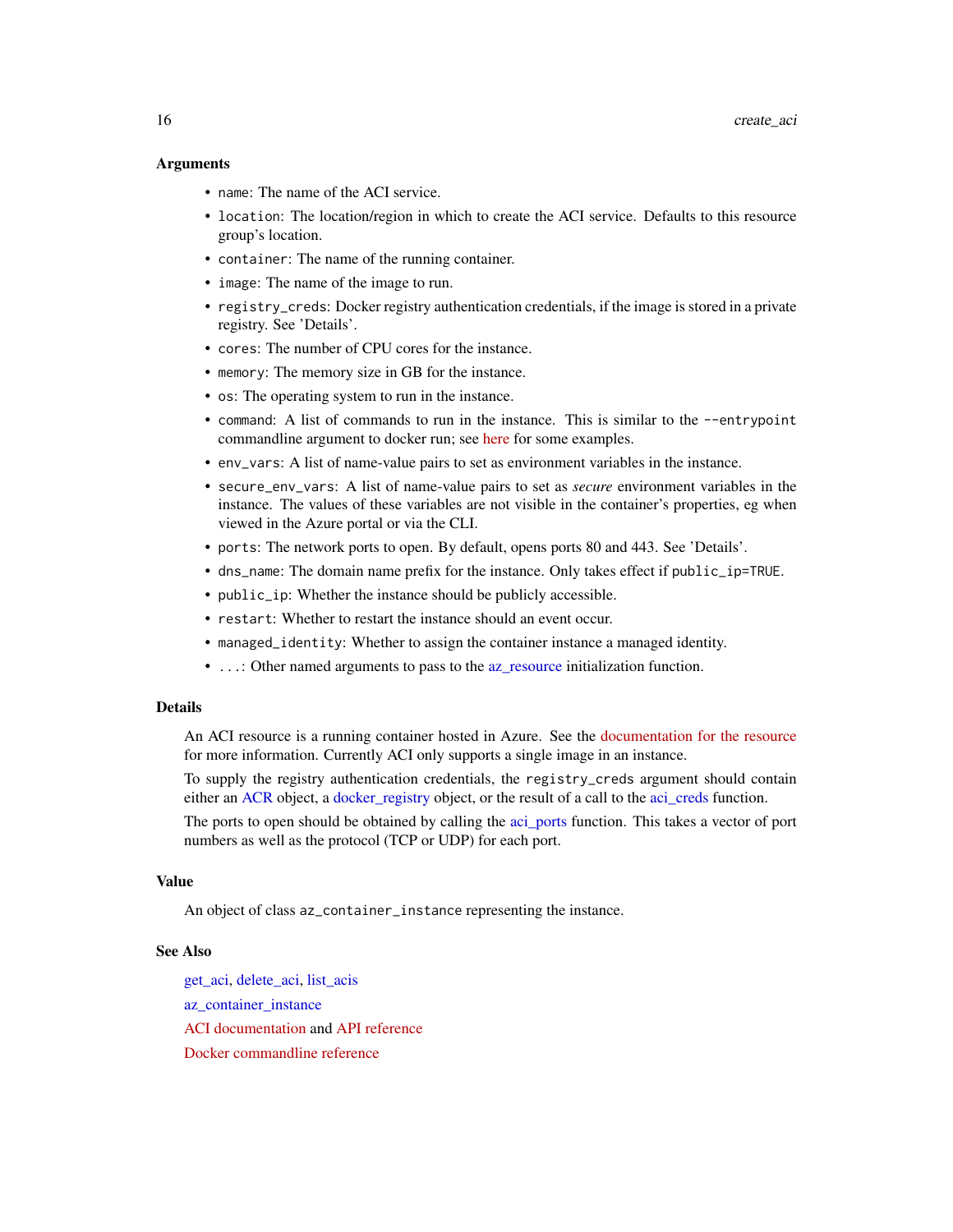#### <span id="page-16-0"></span>create\_acr 17

### Examples

```
## Not run:
rg <- AzureRMR::get_azure_login()$
    get_subscription("subscription_id")$
   get_resource_group("rgname")
# get the ACR resource that contains the image
myacr <- rg$get_acr("myregistry", as_admin=TRUE)
rg$create_aci("mycontainer",
    image="myregistry.azurecr.io/myimage:latest",
    registry_creds=myacr)
## End(Not run)
```
<span id="page-16-1"></span>create\_acr *Create Azure Container Registry (ACR)*

### **Description**

Method for the [AzureRMR::az\\_resource\\_group](#page-0-0) class.

#### Usage

```
create_acr(name, location = self$location,
           admin\_user\_enabled = TRUE, sku = "Standard", ...)
```
#### Arguments

- name: The name of the container registry.
- location: The location/region in which to create the container registry. Defaults to this resource group's location.
- admin\_user\_enabled: Whether to enable the Admin user. Currently this must be TRUE for ACI to pull from the registry.
- sku: Either "Basic", "Standard" (the default) or "Premium".
- wait: Whether to wait until the ACR resource provisioning is complete.
- ...: Other named arguments to pass to the [az\\_resource](#page-0-0) initialization function.

### Details

An ACR resource is a Docker registry hosted in Azure. See the [documentation for the resource](https://docs.microsoft.com/en-us/azure/container-registry/) for more information. To work with the registry (transfer images, retag images, etc) see the [documen](#page-24-1)[tation for the registry endpoint.](#page-24-1)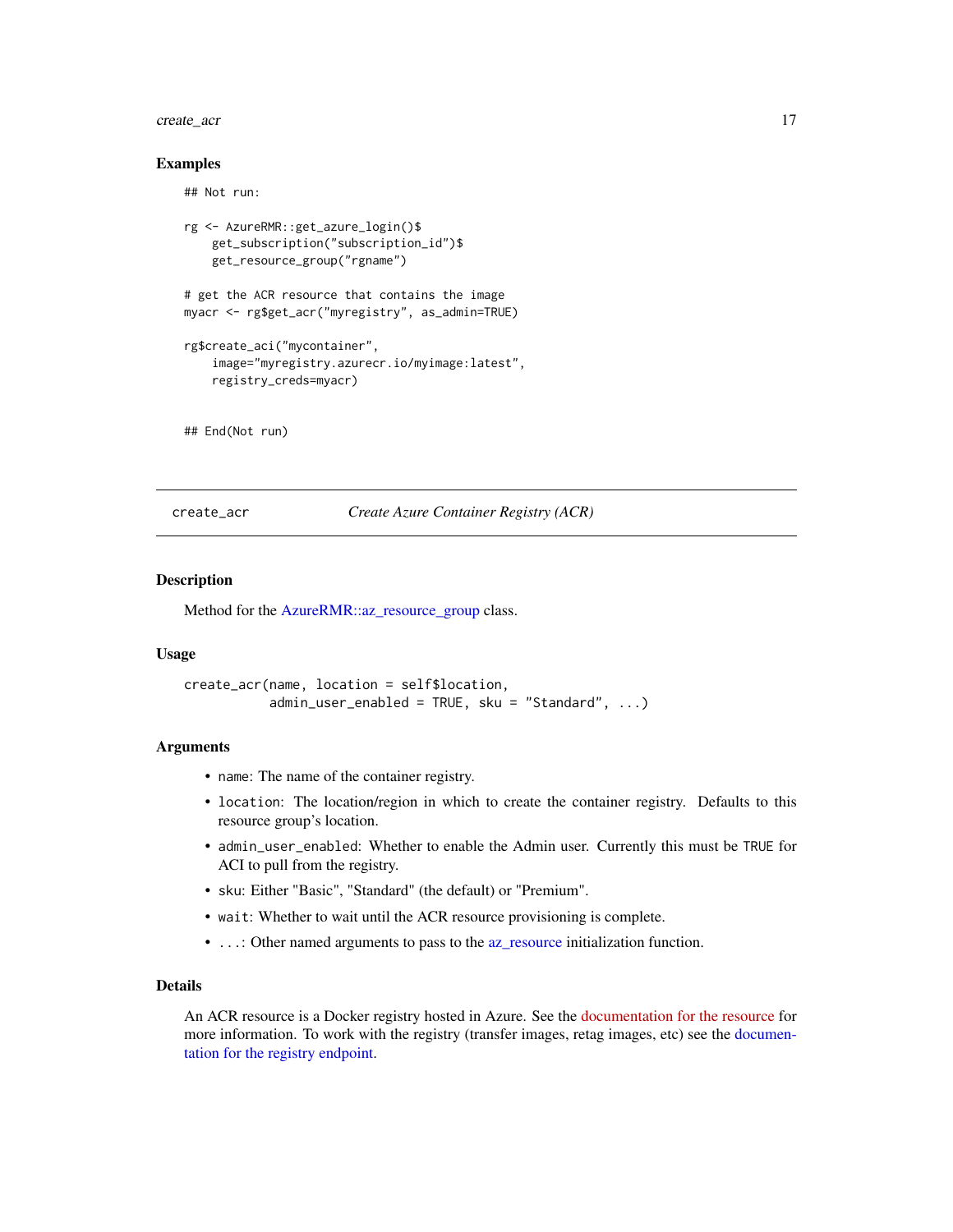### Value

An object of class az\_container\_registry representing the registry resource.

### See Also

[get\\_acr,](#page-27-1) [delete\\_acr,](#page-21-1) [list\\_acrs](#page-27-2)

[az\\_container\\_registry](#page-3-2)

[docker\\_registry](#page-24-1) for the registry endpoint

[ACR documentation](https://docs.microsoft.com/en-us/azure/container-registry/) and [API reference](https://docs.microsoft.com/en-us/rest/api/containerregistry/registries)

[Docker registry API](https://docs.docker.com/registry/spec/api/)

#### Examples

## Not run:

rg <- AzureRMR::get\_azure\_login()\$ get\_subscription("subscription\_id")\$ get\_resource\_group("rgname")

rg\$create\_acr("myregistry")

## End(Not run)

<span id="page-17-1"></span>create\_aks *Create Azure Kubernetes Service (AKS)*

### Description

Method for the [AzureRMR::az\\_resource\\_group](#page-0-0) class.

### Usage

```
create_aks(name, location = self$location,
           dns_prefix = name, kubernetes_version = NULL,
           enable_rbac = FALSE, agent_pools = agent_pool("pool1", 3),
           login_user = "", login_passkey = "",
           cluster_service_principal = NULL, managed_identity = TRUE,
           private_cluster = FALSE,
           properties = list(), ..., wait = TRUE)
```
<span id="page-17-0"></span>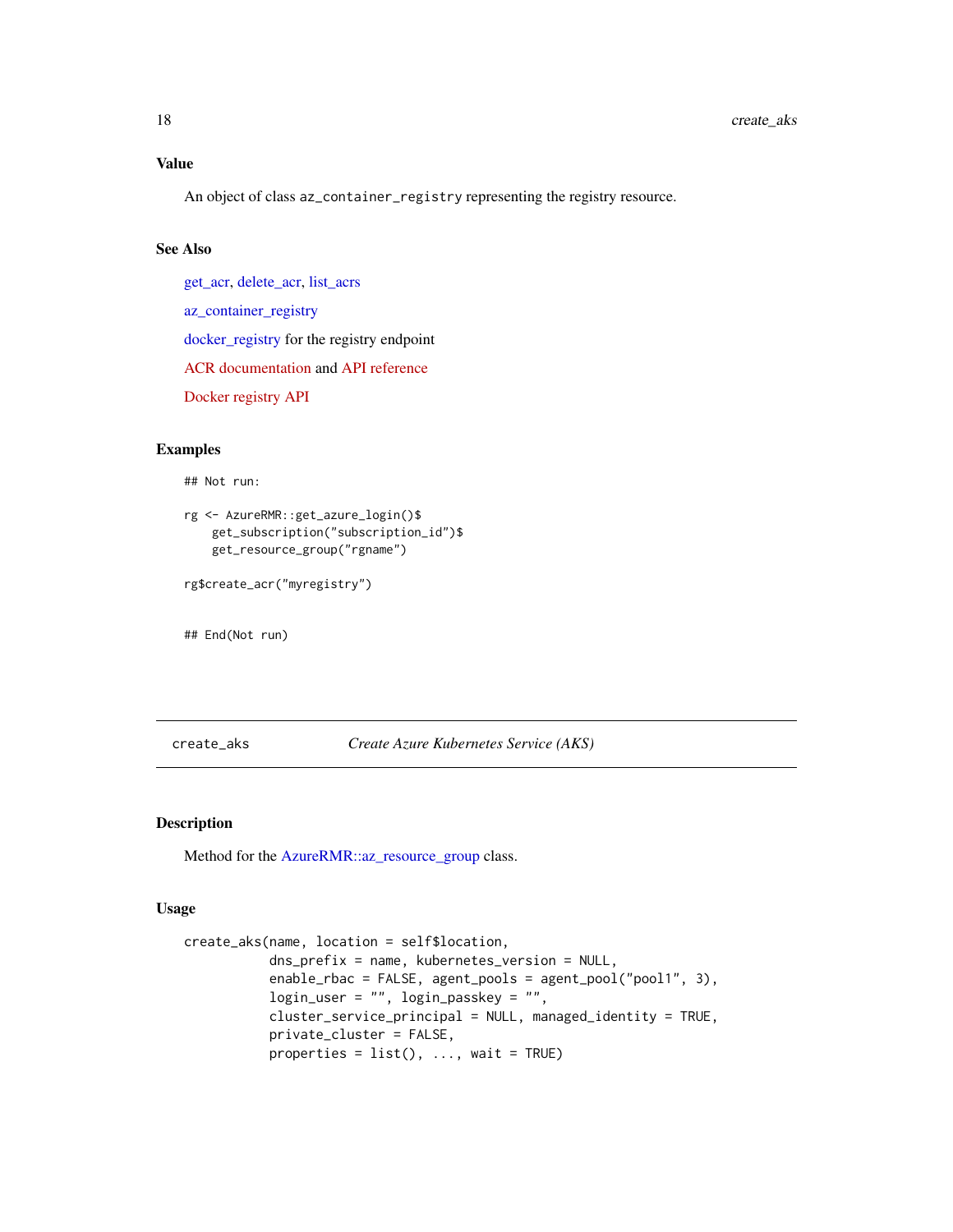#### <span id="page-18-0"></span>create\_aks 19

#### Arguments

- name: The name of the Kubernetes service.
- location: The location/region in which to create the service. Defaults to this resource group's location.
- dns\_prefix: The domain name prefix to use for the cluster endpoint. The actual domain name will start with this argument, followed by a string of pseudorandom characters.
- kubernetes\_version: The Kubernetes version to use. If not specified, uses the most recent version of Kubernetes available.
- enable\_rbac: Whether to enable Kubernetes role-based access controls (which is distinct from Azure AD RBAC).
- agent\_pools: The pool specification(s) for the cluster. See 'Details'.
- login\_user,login\_passkey: Optionally, a login username and public key (on Linux). Specify these if you want to be able to ssh into the cluster nodes.
- cluster\_service\_principal: The service principal that AKS will use to manage the cluster resources. This should be a list, with the first component being the client ID and the second the client secret. If not supplied, a new service principal will be created (requires an interactive session). Ignored if managed\_identity=TRUE, which is the default.
- managed\_identity: Whether the cluster should have a managed identity assigned to it. If FALSE, a service principal will be used to manage the cluster's resources; see 'Details' below.
- private\_cluster: Whether this cluster is private (not visible from the public Internet). A private cluster is accessible only to hosts on its virtual network.
- properties: A named list of further Kubernetes-specific properties to pass to the initialization function.
- wait: Whether to wait until the AKS resource provisioning is complete. Note that provisioning a Kubernetes cluster can take several minutes.
- ...: Other named arguments to pass to the initialization function.

#### Details

An AKS resource is a Kubernetes cluster hosted in Azure. See the [documentation for the resource](#page-6-1) for more information. To work with the cluster (deploy images, define and start services, etc) see the [documentation for the cluster endpoint.](#page-32-1)

The nodes for an AKS cluster are organised into *agent pools*, also known as *node pools*, which are homogenous groups of virtual machines. To specify the details for a single agent pool, use the agent\_pool function, which returns an S3 object of that class. To specify the details for multiple pools, you can supply a list of such objects, or a single call to the aks\_pools function; see the examples below. Note that aks\_pools is older, and does not support all the possible parameters for an agent pool.

Of the agent pools in a cluster, at least one must be a *system pool*, which is used to host critical system pods such as CoreDNS and tunnelfront. If you specify more than one pool, the first pool will be treated as the system pool. Note that there are certain [extra requirements](https://docs.microsoft.com/en-us/azure/aks/use-system-pools) for the system pool.

An AKS cluster requires an identity to manage the low-level resources it uses, such as virtual machines and networks. The default and recommended method is to use a *managed identity*, in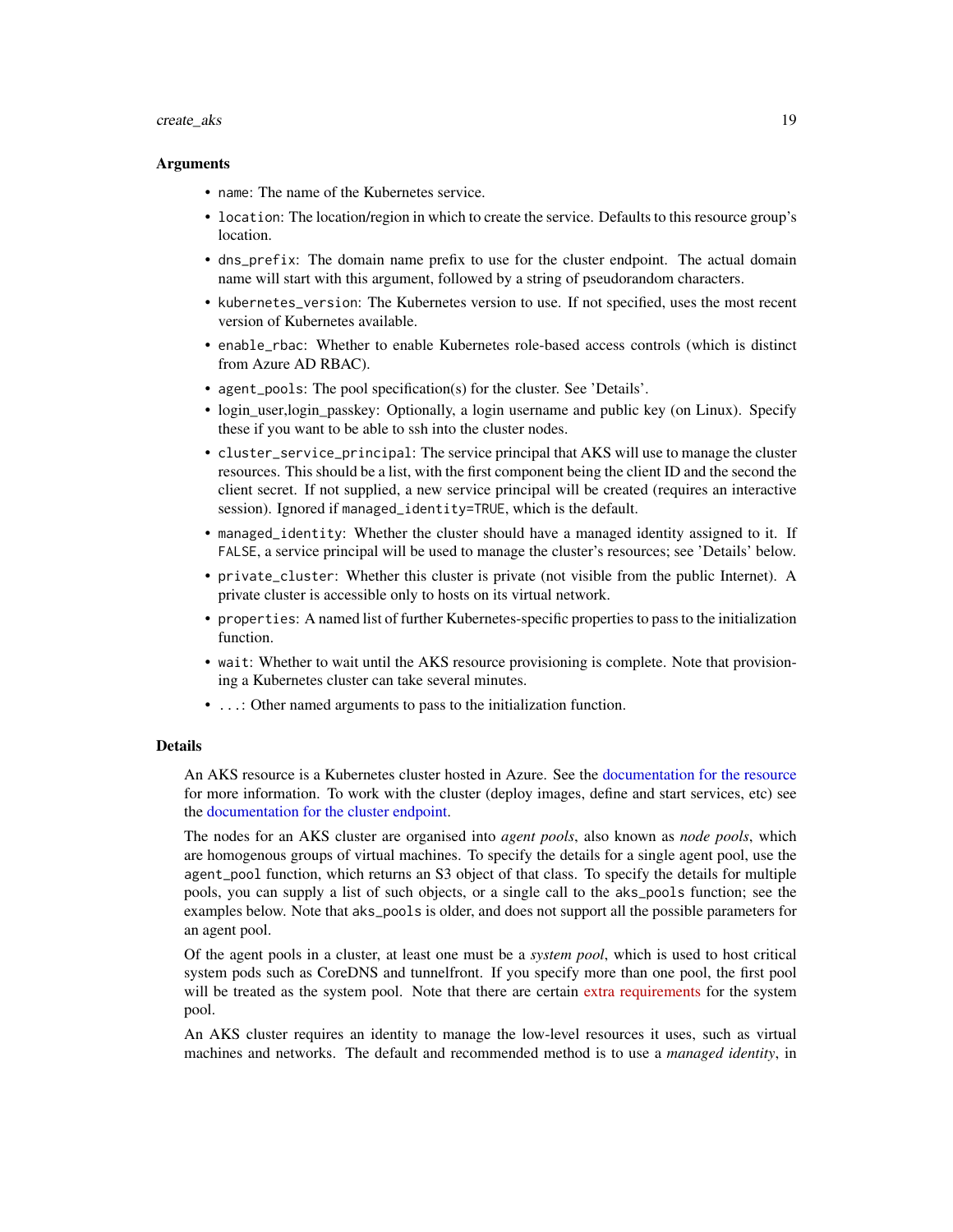<span id="page-19-0"></span>which all the details of this process are handled by AKS. In AzureContainers version 1.2.1 and older, a *service principal* was used instead, which is an older and less automated method. By setting managed\_identity=FALSE, you can continue using a service principal instead of a managed identity.

One thing to be aware of with service principals is that they have a secret password that will expire eventually. By default, the password for a newly-created service principal will expire after one year. You should run the update\_service\_password method of the AKS object to reset/update the password before it expires.

#### Value

An object of class az\_kubernetes\_service representing the service.

### See Also

[get\\_aks,](#page-28-1) [delete\\_aks,](#page-22-1) [list\\_aks,](#page-28-2) [agent\\_pool,](#page-4-1) [aks\\_pools](#page-8-1)

az kubernetes service

[kubernetes\\_cluster](#page-32-1) for the cluster endpoint

[AKS documentation](https://docs.microsoft.com/en-us/azure/aks/) and [API reference](https://docs.microsoft.com/en-us/rest/api/aks/)

[Kubernetes reference](https://kubernetes.io/docs/reference/)

#### Examples

## Not run:

```
rg <- AzureRMR::get_azure_login()$
   get_subscription("subscription_id")$
   get_resource_group("rgname")
```
rg\$create\_aks("mycluster", agent\_pools=agent\_pool("pool1", 5))

```
# GPU-enabled cluster
rg$create_aks("mygpucluster", agent_pools=agent_pool("pool1", 5, size="Standard_NC6s_v3"))
```

```
# multiple agent pools
rg$create_aks("mycluster", agent_pools=list(
    agent_pool("pool1", 2),
    agent_pool("pool2", 3, size="Standard_NC6s_v3")
))
```

```
# deprecated alternative for multiple pools
rg$create_aks("mycluster",
  agent_pools=aks_pools(c("pool1", "pool2"), c(2, 3), c("Standard_DS2_v2", "Standard_NC6s_v3")))
```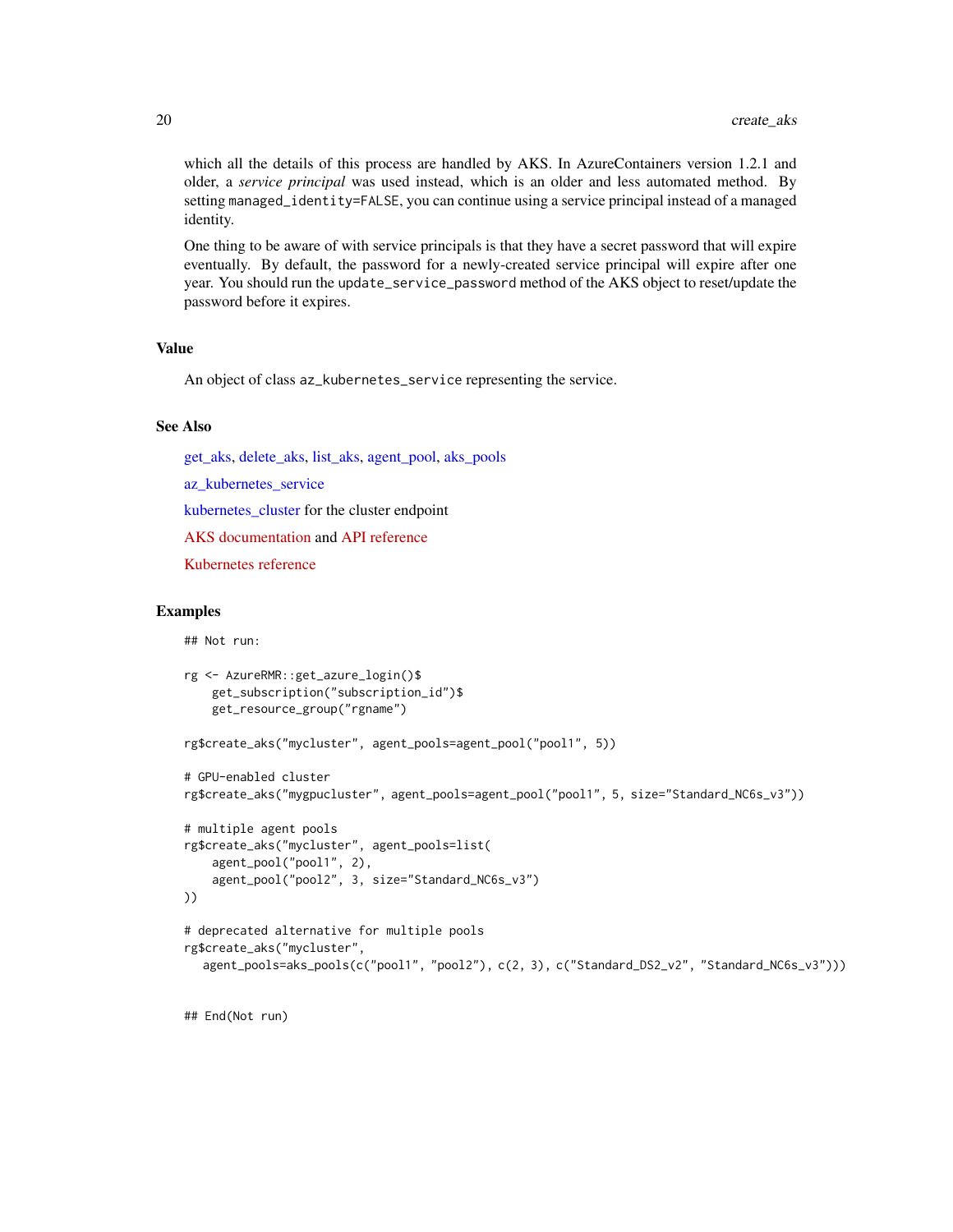<span id="page-20-1"></span><span id="page-20-0"></span>

Method for the [AzureRMR::az\\_resource\\_group](#page-0-0) class.

#### Usage

```
delete_aci(name, confirm=TRUE, wait=FALSE)
```
### Arguments

- name: The name of the container instance.
- confirm: Whether to ask for confirmation before deleting.
- wait: Whether to wait until the deletion is complete.

### Value

NULL on successful deletion.

### See Also

[create\\_aci,](#page-14-1) [get\\_aci](#page-26-1) [az\\_container\\_instance](#page-1-2) [ACI documentation](https://docs.microsoft.com/en-us/azure/container-instances/) and [API reference](https://docs.microsoft.com/en-us/rest/api/container-instances/) [Docker commandline reference](https://docs.docker.com/engine/reference/commandline/cli/)

### Examples

## Not run:

```
rg <- AzureRMR::get_azure_login()$
   get_subscription("subscription_id")$
   get_resource_group("rgname")
```

```
rg$delete_aci("mycontainer")
```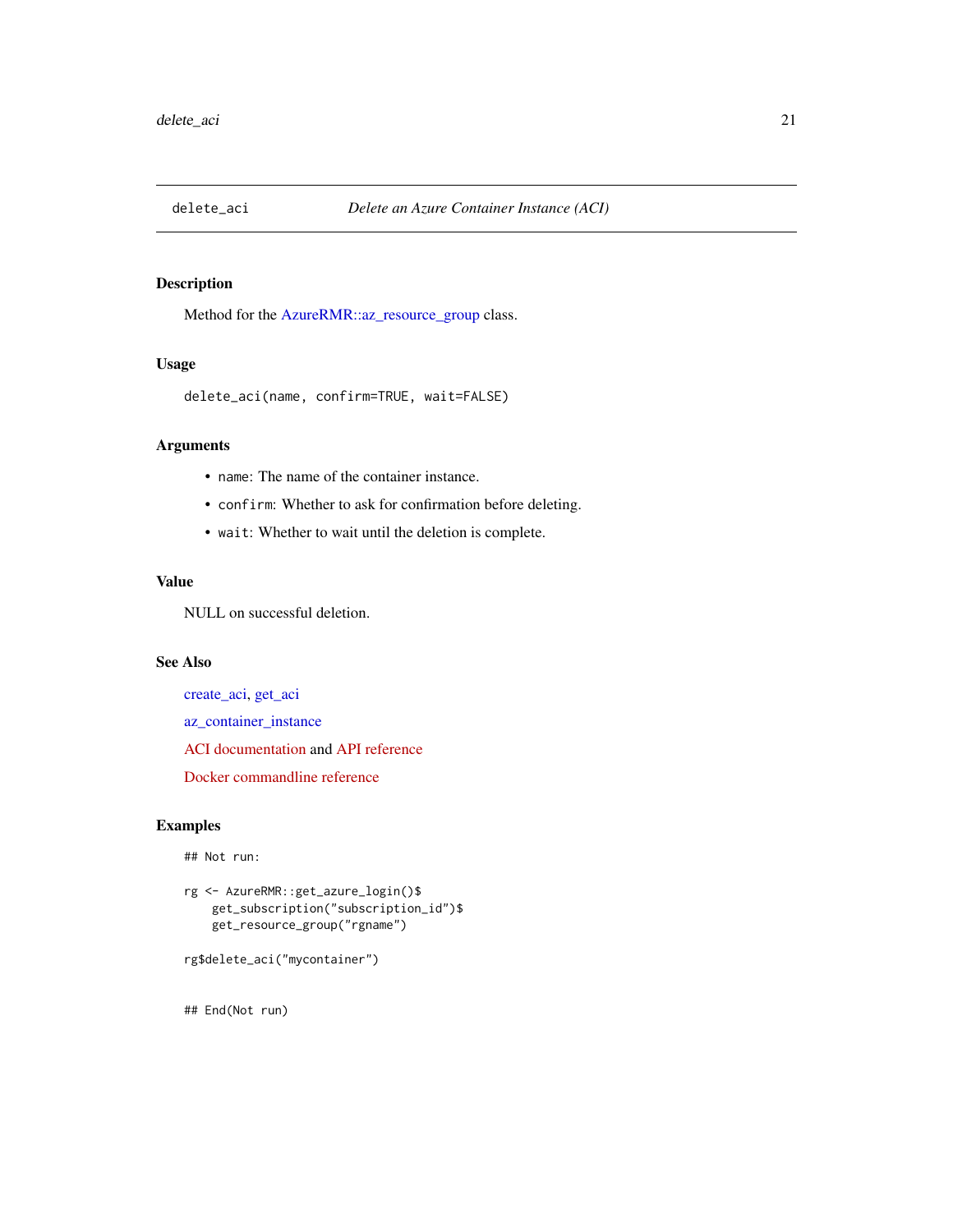<span id="page-21-1"></span><span id="page-21-0"></span>

Method for the [AzureRMR::az\\_resource\\_group](#page-0-0) class.

### Usage

```
delete_acr(name, confirm=TRUE, wait=FALSE)
```
### Arguments

- name: The name of the container registry.
- confirm: Whether to ask for confirmation before deleting.
- wait: Whether to wait until the deletion is complete.

### Value

NULL on successful deletion.

### See Also

[create\\_acr,](#page-16-1) [get\\_acr](#page-27-1) [az\\_container\\_registry](#page-3-2) [docker\\_registry](#page-24-1) for the registry endpoint [ACR documentation](https://docs.microsoft.com/en-us/azure/container-registry/) and [API reference](https://docs.microsoft.com/en-us/rest/api/containerregistry/registries) [Docker registry API](https://docs.docker.com/registry/spec/api/)

### Examples

## Not run:

```
rg <- AzureRMR::get_azure_login()$
   get_subscription("subscription_id")$
   get_resource_group("rgname")
```

```
rg$delete_acr("myregistry")
```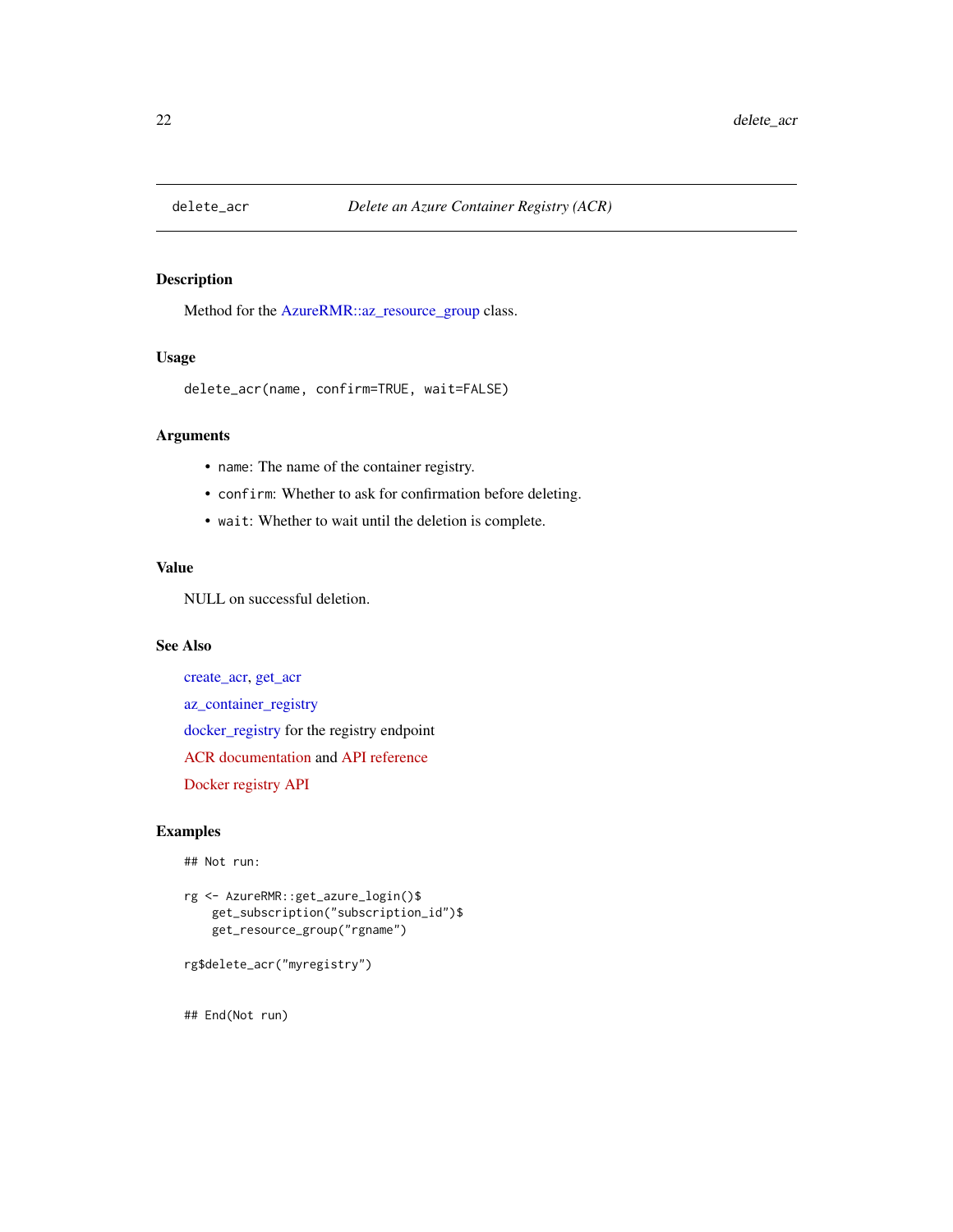<span id="page-22-1"></span><span id="page-22-0"></span>

Method for the [AzureRMR::az\\_resource\\_group](#page-0-0) class.

### Usage

```
delete_aks(name, confirm=TRUE, wait=FALSE)
```
### Arguments

- name: The name of the Kubernetes service.
- confirm: Whether to ask for confirmation before deleting.
- wait: Whether to wait until the deletion is complete.

### Value

NULL on successful deletion.

### See Also

[create\\_aks,](#page-17-1) [get\\_aks](#page-28-1) [az\\_kubernetes\\_service](#page-6-2) [kubernetes\\_cluster](#page-32-1) for the cluster endpoint [AKS documentation](https://docs.microsoft.com/en-us/azure/aks/) and [API reference](https://docs.microsoft.com/en-us/rest/api/aks/) [Kubernetes reference](https://kubernetes.io/docs/reference/)

### Examples

## Not run:

```
rg <- AzureRMR::get_azure_login()$
   get_subscription("subscription_id")$
   get_resource_group("rgname")
```
rg\$delete\_aks("mycluster")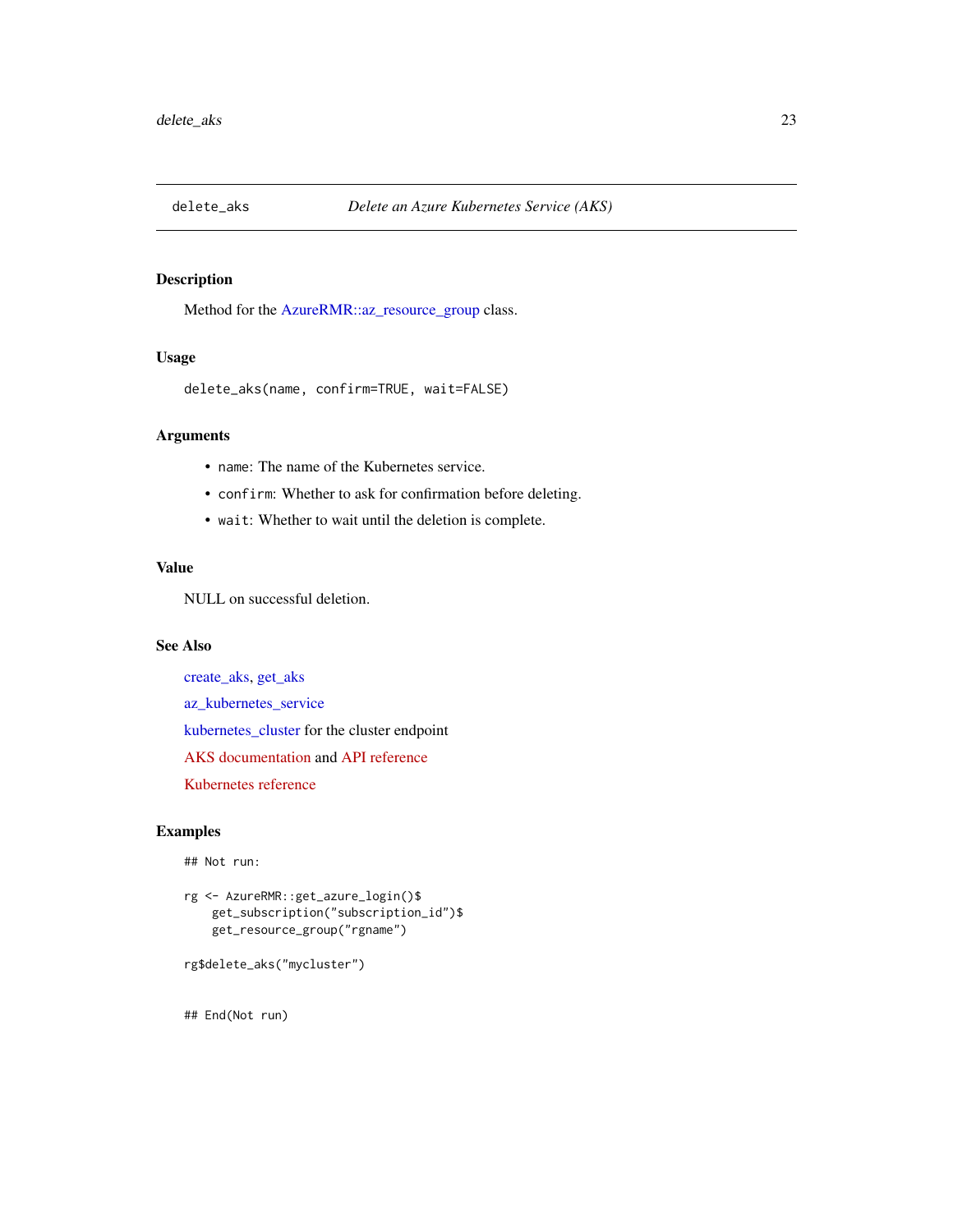<span id="page-23-1"></span><span id="page-23-0"></span>

Class representing a [Docker registry.](https://docs.docker.com/registry/) Note that this class can be used to interface with any Docker registry that supports the HTTP V2 API, not just those created via the Azure Container Registry service. Use the [docker\\_registry](#page-24-1) function to instantiate new objects of this class.

#### Methods

The following methods are available, in addition to those provided by the [AzureRMR::az\\_resource](#page-0-0) class:

- login(...): Do a local login to the registry via docker login; necessary if you want to push and pull images. By default, instantiating a new object of this class will also log you in. See 'Details' below.
- push(src\_image,dest\_image,...): Push an image to the registry, using docker tag and docker push.
- pull(image,...): Pull an image from the registry, using docker pull.
- get\_image\_manifest(image,tag="latest"): Gets the manifest for an image.
- get\_image\_digest(image,tag="latest"): Gets the digest (SHA hash) for an image.
- delete\_image(image,digest,confirm=TRUE): Deletes an image from the registry.
- list\_repositories(): Lists the repositories (images) in the registry.

#### Details

The arguments to the login() method are:

- tenant: The Azure Active Directory (AAD) tenant for the registry.
- username: The username that Docker will use to authenticate with the registry. This can be either the admin username, if the registry was created with an admin account, or the ID of a registered app that has access to the registry.
- password: The password that Docker will use to authenticate with the registry.
- app: The app ID to use to authenticate with the registry. Set this to NULL to authenticate with a username and password, rather than via AAD.
- ...: Further arguments passed to [AzureAuth::get\\_azure\\_token.](#page-0-0)
- token: An Azure token object. If supplied, all authentication details will be inferred from this.

The login(), push() and pull() methods for this class call the docker commandline tool under the hood. This allows all the features supported by Docker to be available immediately, with a minimum of effort. Any calls to the docker tool will also contain the full commandline as the cmdline attribute of the (invisible) returned value; this allows scripts to be developed that can be run outside R.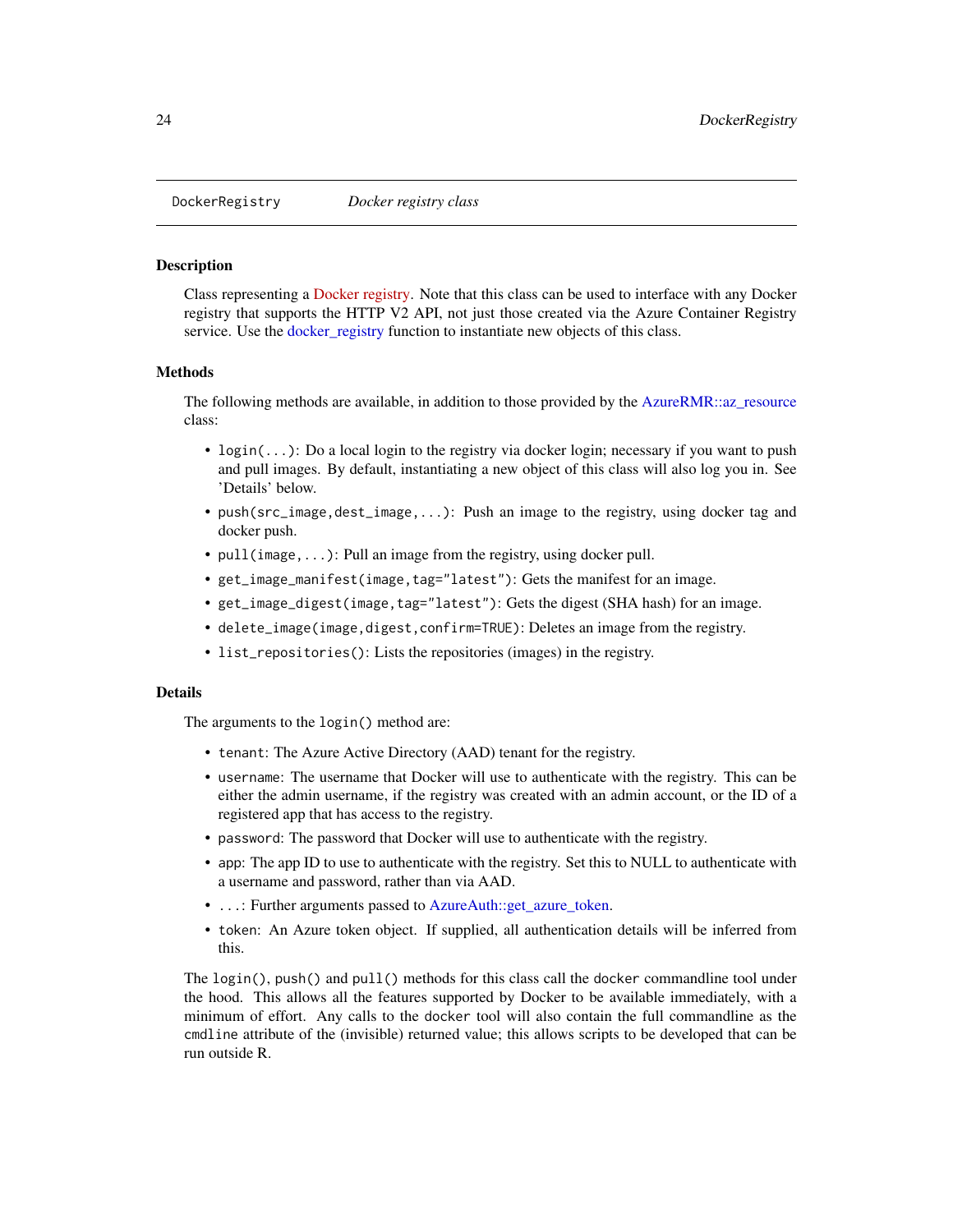<span id="page-24-0"></span>docker\_registry 25

### See Also

[acr,](#page-3-1) [docker\\_registry,](#page-24-1) [call\\_docker](#page-9-1) [Docker commandline reference](https://docs.docker.com/engine/reference/commandline/cli/) [Docker registry API](https://docs.docker.com/registry/spec/api/)

### Examples

```
## Not run:
reg <- docker_registry("myregistry")
reg$list_repositories()
# create an image from a Dockerfile in the current directory
call_docker(c("build", "-t", "myimage", "."))
# push the image
reg$push("myimage")
reg$get_image_manifest("myimage")
reg$get_image_digest("myimage")
## End(Not run)
```
<span id="page-24-1"></span>docker\_registry *Create a new Docker registry object*

### Description

Create a new Docker registry object

#### Usage

```
docker_registry(server, tenant = "common", username = NULL,
 password = NULL, app = .az_cli_app_id, ..., domain = "azurecr.io",
  token = NULL, login = TRUE)
```
### Arguments

| server | The registry server. This can be a URL ("https://myregistry.azurecr.io") or a     |
|--------|-----------------------------------------------------------------------------------|
|        | domain name label ("myregistry"); if the latter, the value of the domain argument |
|        | is appended to obtain the full hostname.                                          |
|        | tenant, username, password, app,                                                  |
|        | Authentication arguments to AzureAuth::get_azure_token. See 'Details' below.      |
| domain | The default domain for the registry server.                                       |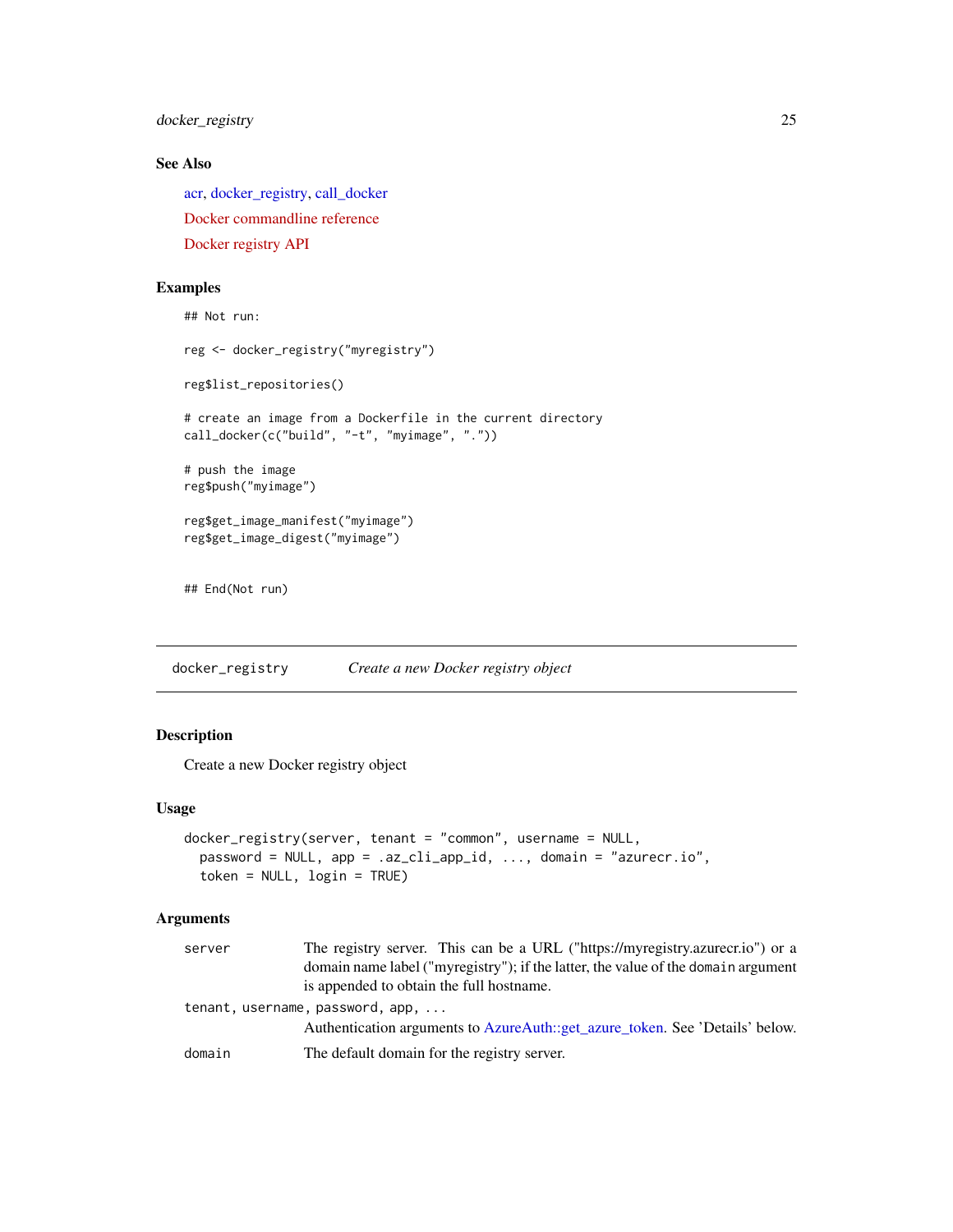<span id="page-25-0"></span>26 docker\_registry

| token | An OAuth token, of class AzureAuth::AzureToken. If supplied, the authentica-<br>tion details for the registry will be inferred from this. |
|-------|-------------------------------------------------------------------------------------------------------------------------------------------|
| login | Whether to perform a local login (requires that you have Docker installed). This<br>is necessary if you want to push or pull images.      |

### Details

There are two ways to authenticate with an Azure Docker registry: via Azure Active Directory (AAD), or with a username and password. The latter is simpler, while the former is more complex but also more flexible and secure.

The default method of authenticating is via AAD. Without any arguments, docker\_registry will authenticate using the AAD credentials of the currently logged-in user. You can change this by supplying the appropriate arguments to docker\_registry, which will be passed to AzureAuth::get\_azure\_token; alternatively, you can provide an existing token object.

To authenticate via the admin user account, set app=NULL and supply the admin username and password in the corresponding arguments. Note that for this to work, the registry must have been created with the admin account enabled.

Authenticating with a service principal can be done either indirectly via AAD, or via a username and password. See the examples below. The latter method is recommended, as it is both faster and allows easier interoperability with AKS and ACI.

#### Value

An R6 object of class DockerRegistry.

### See Also

[DockerRegistry](#page-23-1) for methods available for interacting with the registry, [call\\_docker](#page-9-1)

[kubernetes\\_cluster](#page-32-1) for the corresponding function to create a Kubernetes cluster object

### Examples

## Not run:

# connect to the Docker registry 'myregistry.azurecr.io', authenticating as the current user docker\_registry("myregistry")

# same, but providing a full URL docker\_registry("https://myregistry.azurecr.io")

```
# authenticating via the admin account
docker_registry("myregistry", username="admin", password="password", app=NULL)
```

```
# authenticating with a service principal, method 1: recommended
docker_registry("myregistry", username="app_id", password="client_creds", app=NULL)
```

```
# authenticating with a service principal, method 2
docker_registry("myregistry", app="app_id", password="client_creds")
```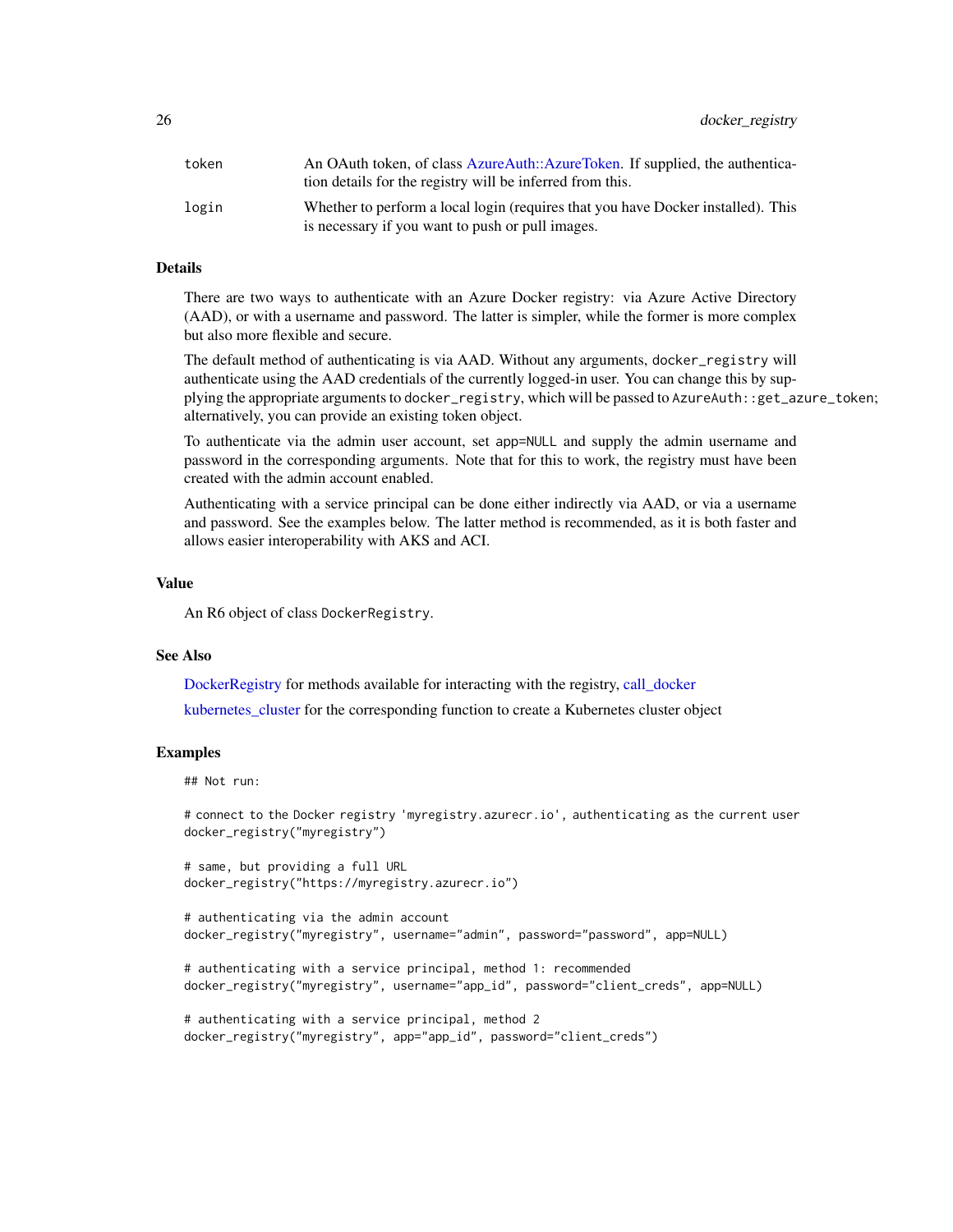#### <span id="page-26-0"></span>get\_aci 27

```
# authenticating from a managed service identity (MSI)
token <- AzureAuth::get_managed_token("https://management.azure.com/")
docker_registry("myregistry", token=token)
```

```
# you can also interact with a registry outside Azure
# note that some registry methods, and AAD authentication, may not work in this case
docker_registry("https://hub.docker.com", username="mydockerid", password="password", app=NULL)
```
## End(Not run)

### <span id="page-26-1"></span>get\_aci *Get Azure Container Instance (ACI)*

### <span id="page-26-2"></span>Description

Method for the [AzureRMR::az\\_resource\\_group](#page-0-0) class.

### Usage

```
get_aci(name)
list_acis()
```
### Arguments

• name: For get\_aci(), the name of the container instance resource.

## Details

The AzureRMR::az\_resource\_group class has both get\_aci() and list\_acis() methods, while the AzureRMR::az\_subscription class only has the latter.

### Value

For get\_aci(), an object of class az\_container\_instance representing the instance resource. For list\_acis(), a list of such objects.

### See Also

[create\\_aci,](#page-14-1) [delete\\_aci](#page-20-1) [az\\_container\\_instance](#page-1-2) [ACI documentation](https://docs.microsoft.com/en-us/azure/container-instances/) and [API reference](https://docs.microsoft.com/en-us/rest/api/container-instances/) [Docker commandline reference](https://docs.docker.com/engine/reference/commandline/cli/)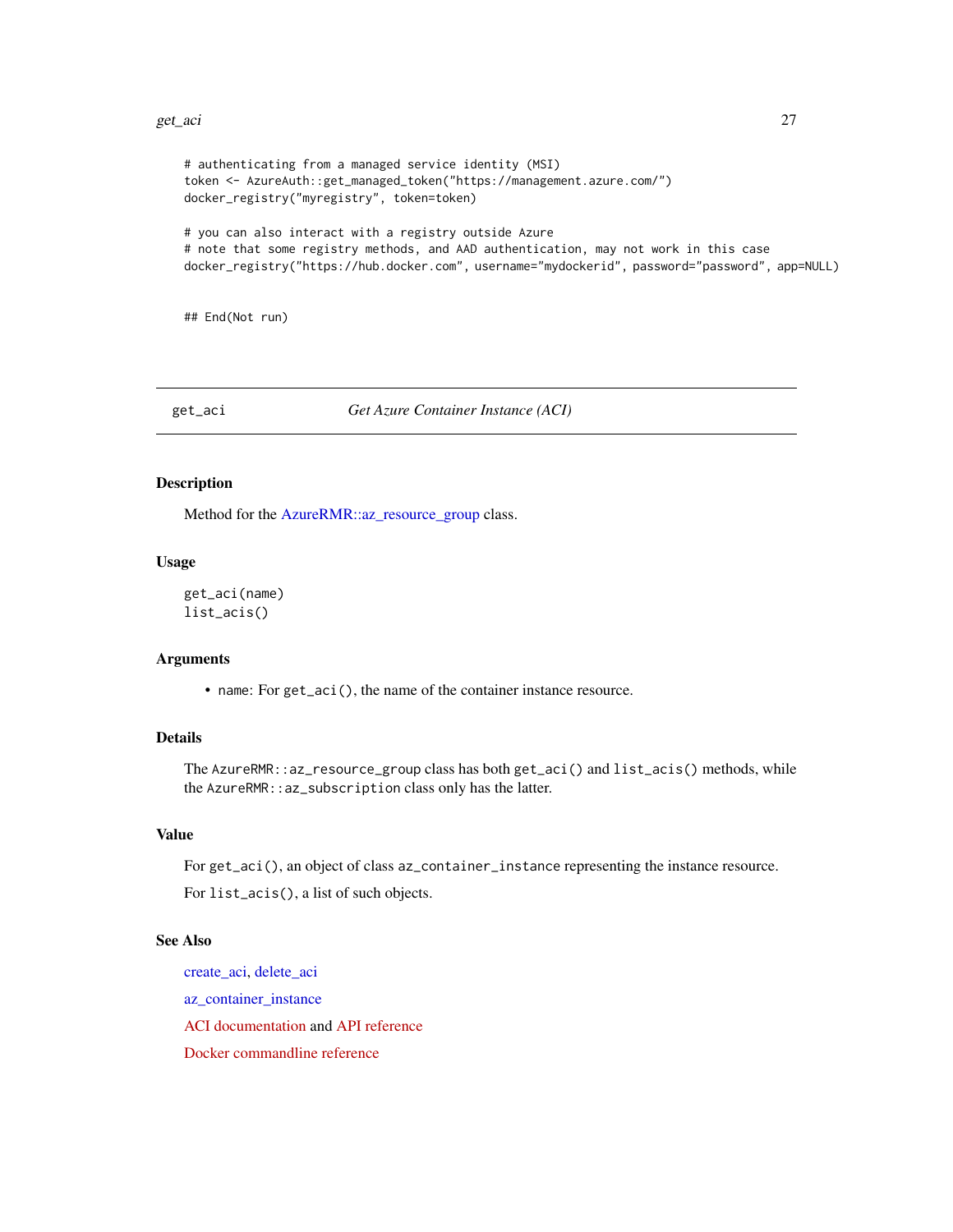### Examples

## Not run:

```
rg <- AzureRMR::get_azure_login()$
    get_subscription("subscription_id")$
   get_resource_group("rgname")
```
rg\$get\_aci("mycontainer")

## End(Not run)

<span id="page-27-1"></span>get\_acr *Get Azure Container Registry (ACR)*

### <span id="page-27-2"></span>Description

Method for the [AzureRMR::az\\_resource\\_group](#page-0-0) class.

### Usage

```
get_acr(name)
list_acrs()
```
### Arguments

• name: For get\_acr(), the name of the container registry resource.

### Details

The AzureRMR::az\_resource\_group class has both get\_acr() and list\_acrs() methods, while the AzureRMR::az\_subscription class only has the latter.

### Value

For get\_acr(), an object of class az\_container\_registry representing the registry resource. For list\_acrs(), a list of such objects.

### See Also

[create\\_acr,](#page-16-1) [delete\\_acr](#page-21-1) [az\\_container\\_registry](#page-3-2) [docker\\_registry](#page-24-1) for the registry endpoint [ACR documentation](https://docs.microsoft.com/en-us/azure/container-registry/) and [API reference](https://docs.microsoft.com/en-us/rest/api/containerregistry/registries) [Docker registry API](https://docs.docker.com/registry/spec/api/)

<span id="page-27-0"></span>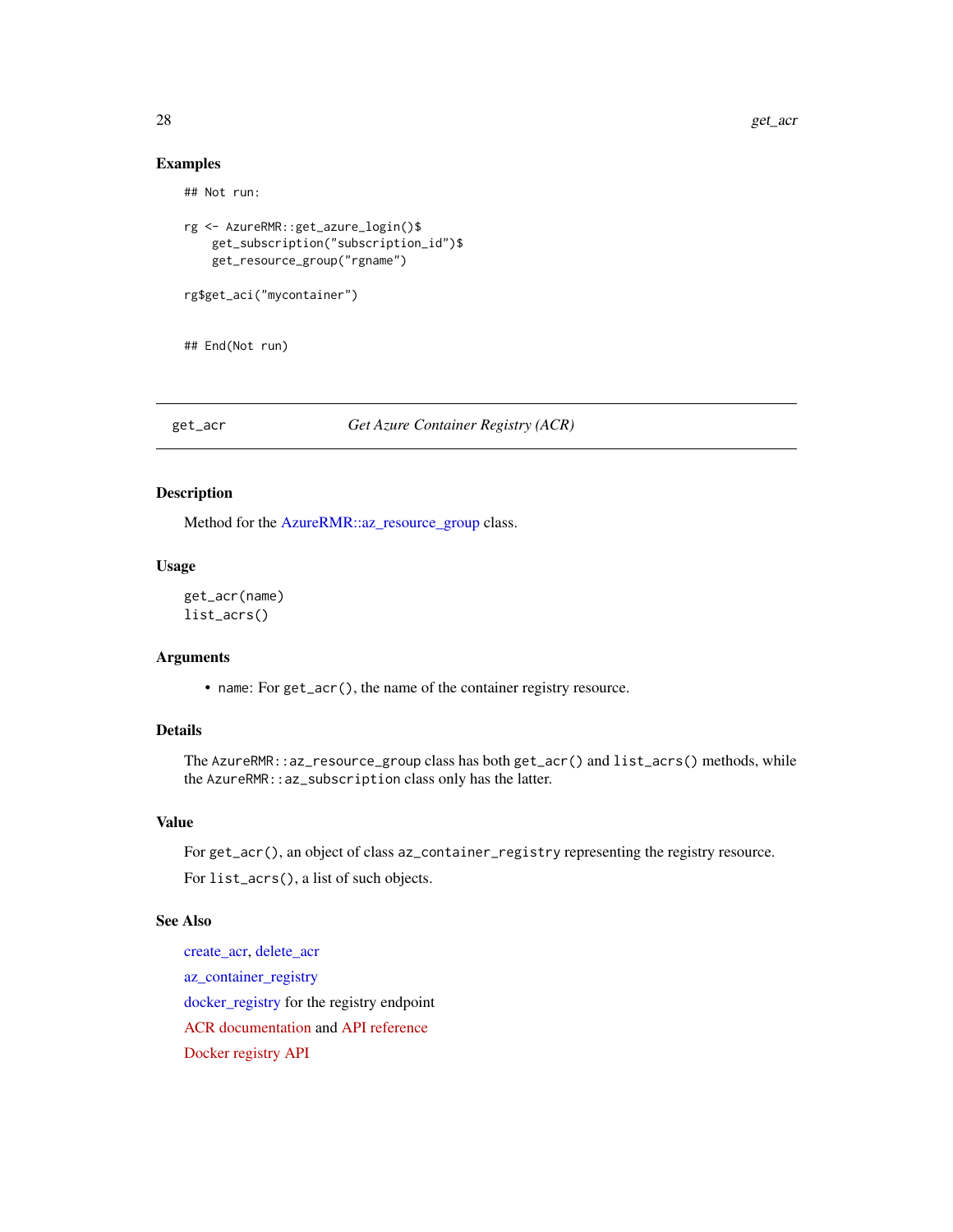#### <span id="page-28-0"></span>get\_aks 29

### Examples

## Not run:

```
rg <- AzureRMR::get_azure_login()$
    get_subscription("subscription_id")$
   get_resource_group("rgname")
```

```
rg$get_acr("myregistry")
```
## End(Not run)

#### <span id="page-28-1"></span>get\_aks *Get Azure Kubernetes Service (AKS)*

### <span id="page-28-2"></span>Description

Method for the [AzureRMR::az\\_resource\\_group](#page-0-0) class.

### Usage

get\_aks(name) list\_aks()

### Arguments

• name: For get\_aks(), the name of the Kubernetes service.

### Details

The AzureRMR::az\_resource\_group class has both get\_aks() and list\_aks() methods, while the AzureRMR::az\_subscription class only has the latter.

### Value

For get\_aks(), an object of class az\_kubernetes\_service representing the service. For list\_aks(), a list of such objects.

### See Also

[create\\_aks,](#page-17-1) [delete\\_aks](#page-22-1) [az\\_kubernetes\\_service](#page-6-2) [kubernetes\\_cluster](#page-32-1) for the cluster endpoint [AKS documentation](https://docs.microsoft.com/en-us/azure/aks/) and [API reference](https://docs.microsoft.com/en-us/rest/api/aks/) [Kubernetes reference](https://kubernetes.io/docs/reference/)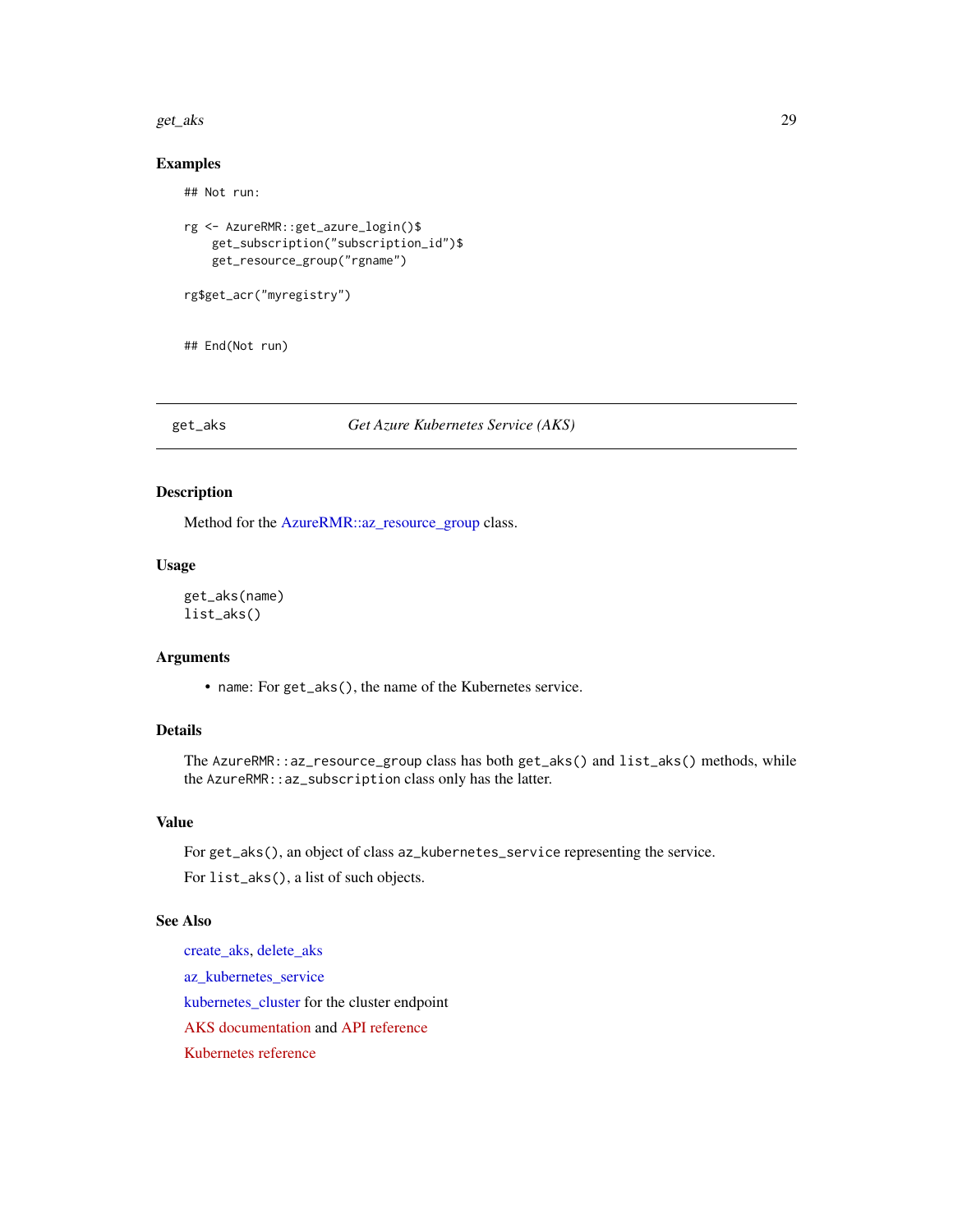### Examples

```
## Not run:
rg <- AzureRMR::get_azure_login()$
    get_subscription("subscription_id")$
   get_resource_group("rgname")
rg$get_aks("mycluster")
## End(Not run)
```
is\_acr *Utility functions to test whether an object is of the given class.*

### Description

Utility functions to test whether an object is of the given class.

#### Usage

```
is_acr(object)
```
is\_aks(object)

is\_aci(object)

is\_docker\_registry(object)

is\_kubernetes\_cluster(object)

### Arguments

object An R object

### Details

These functions are simple wrappers around R6::is.R6 and inherits.

### Value

TRUE or FALSE depending on whether the object is an R6 object of the specified class.

<span id="page-29-0"></span>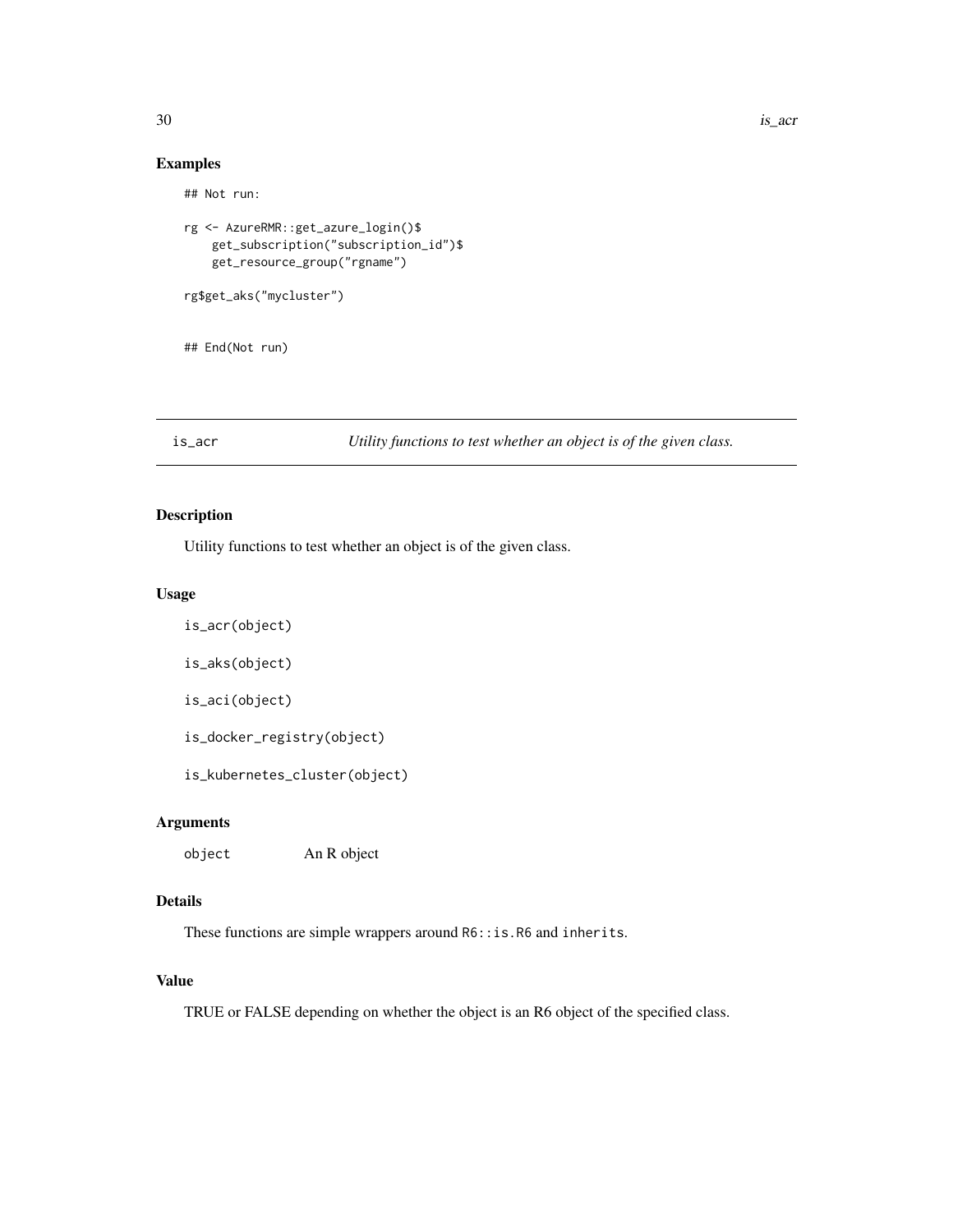<span id="page-30-1"></span><span id="page-30-0"></span>Class representing a [Kubernetes](https://kubernetes.io/docs/home/) cluster. Note that this class can be used to interface with any Docker registry that supports the HTTP V2 API, not just those created via the Azure Container Registry service. Use the kubernetes cluster function to instantiate new objects of this class.

### Methods

The following methods are available, in addition to those provided by the [AzureRMR::az\\_resource](#page-0-0) class:

- new(...): Initialize a new registry object. See 'Initialization' below.
- create\_registry\_secret(registry,secret\_name,email): Provide authentication secret for a Docker registry. See 'Secrets' below.
- delete\_registry\_secret(secret\_name): Delete a registry authentication secret.
- create(file,...): Creates a deployment or service from a file, using kubectl create -f.
- get(type,...): Get information about resources, using kubectl get.
- run(name, image, ...): Run an image using kubectl run --image.
- expose(name,type,file,...): Expose a service using kubectl expose. If the file argument is provided, read service information from there.
- delete(type,name,file,...): Delete a resource (deployment or service) using kubectl delete. If the file argument is provided, read resource information from there.
- apply(file, ...): Apply a configuration file, using kubectl apply -f.
- show\_dashboard(port,...): Display the cluster dashboard. By default, use local port 30000.
- kubectl(cmd, ...): Run an arbitrary kubectl command on this cluster. Called by the other methods above.
- helm(cmd, ...): Run a helm command on this cluster.

#### Initialization

The new() method takes one argument: config, the name of the file containing the configuration details for the cluster. This should be a YAML or JSON file in the standard Kubernetes configuration format. Set this to NULL to use the default ~/.kube/config file.

#### Secrets

The recommended way to allow a cluster to authenticate with a Docker registry is to give its service principal the appropriate role-based access. However, you can also authenticate with a username and password. To do this, call the create\_registry\_secret method with the following arguments: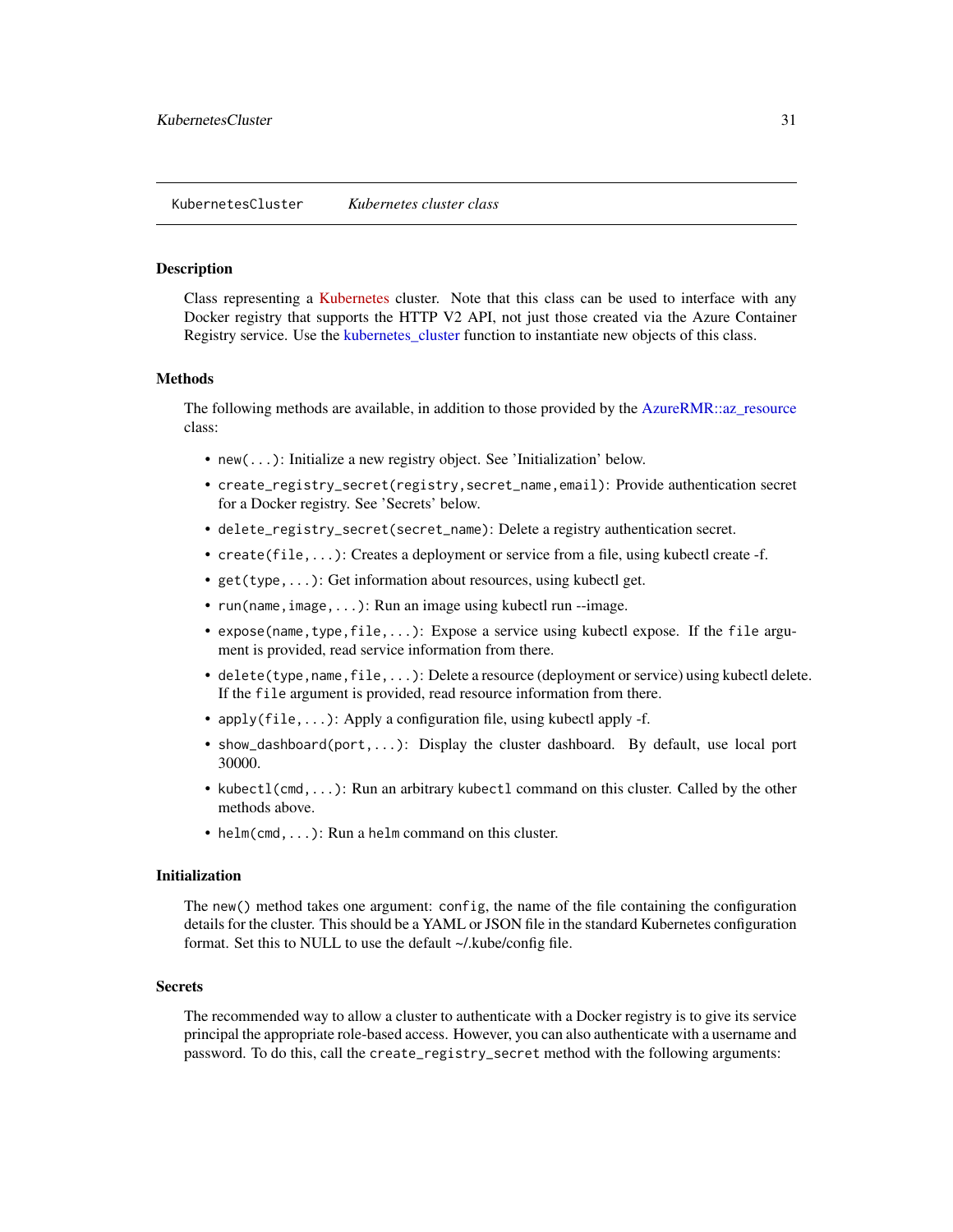- <span id="page-31-0"></span>• registry: An object of class either [acr](#page-3-1) representing an Azure Container Registry service, or [DockerRegistry](#page-23-1) representing the registry itself.
- secret\_name: The name to give the secret. Defaults to the name of the registry server.
- email: The email address for the Docker registry.

### Kubectl and helm

The methods for this class call the kubectl and helm commandline tools, passing the --config option to specify the configuration information for the cluster. This allows all the features supported by Kubernetes to be available immediately and with a minimum of effort, although it does require that the tools be installed. The returned object from a call to kubectl or helm will contain the following components:

- status: The exit status. If this is NA, then the process was killed and had no exit status.
- stdout: The standard output of the command, in a character scalar.
- stderr: The standard error of the command, in a character scalar.
- timeout: Whether the process was killed because of a timeout.
- cmdline: The command line.

The first four components are from processx::run; AzureContainers adds the last to make it easier to construct scripts that can be run outside R.

#### See Also

[aks,](#page-6-1) [call\\_kubectl,](#page-13-1) [call\\_helm](#page-12-1)

[Kubectl commandline reference](https://kubernetes.io/docs/reference/generated/kubectl/kubectl-commands)

### Examples

```
## Not run:
```

```
rg <- AzureRMR::get_azure_login()$
    get_subscription("subscription_id")$
   get_resource_group("rgname")
```

```
# get the cluster endpoint
kubclus <- rg$get_aks("mycluster")$get_cluster()
```

```
# get registry authentication secret
kubclus$create_registry_secret(rg$get_acr("myregistry"))
```

```
# deploy a service
kubclus$create("deployment.yaml")
```

```
# deploy a service from an Internet URL
kubclus$create("https://example.com/deployment.yaml")
```

```
# can also supply the deployment parameters inline
kubclus$create("
```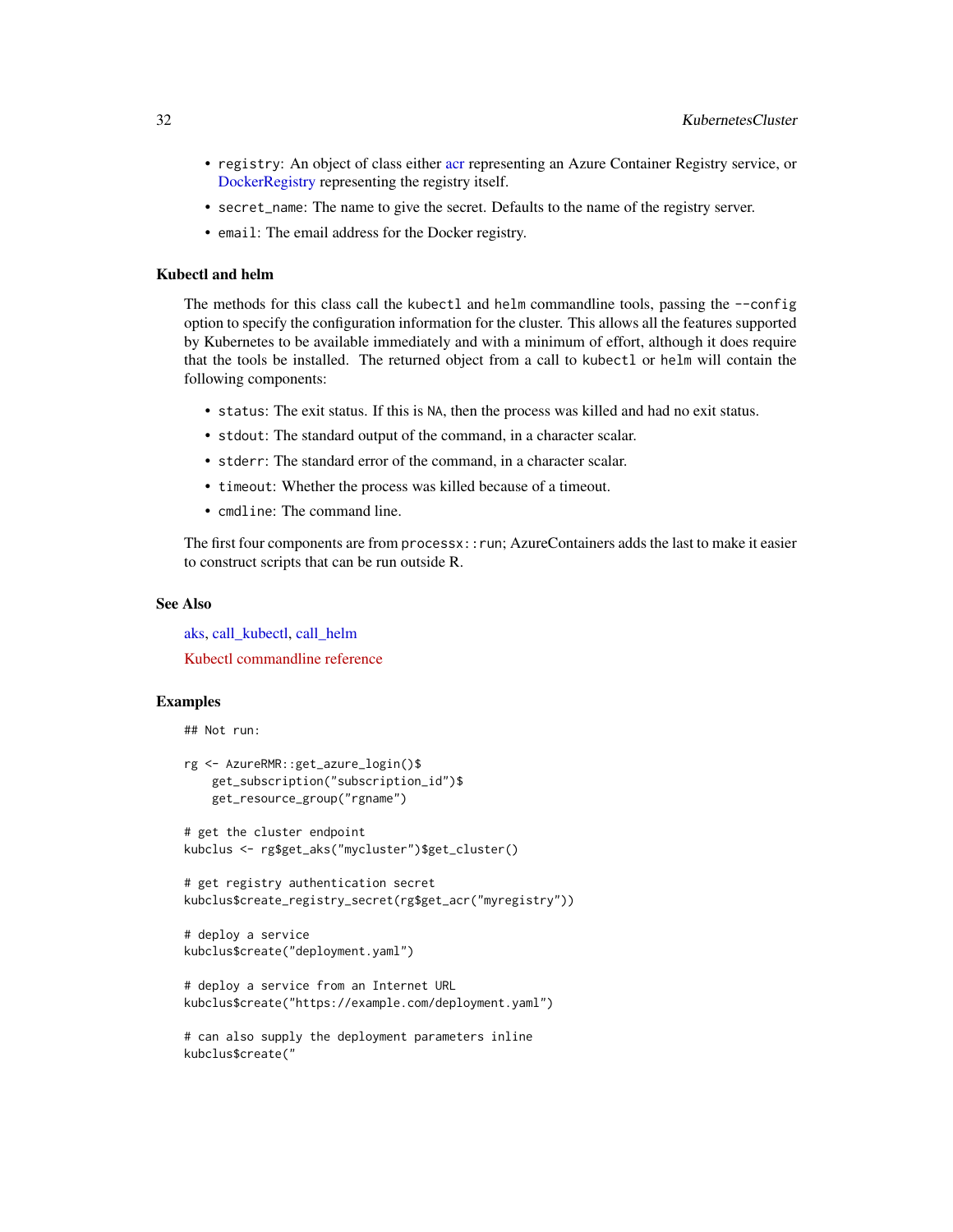### <span id="page-32-0"></span>kubernetes\_cluster 33

```
apiVersion: extensions/v1beta1
kind: Deployment
metadata:
 name: model1
spec:
  replicas: 1
  template:
   metadata:
      labels:
        app: model1
    spec:
      containers:
      - name: model1
        image: myregistry.azurecr.io/model1
       ports:
        - containerPort: 8000
      imagePullSecrets:
      - name: myregistry.azurecr.io
---
apiVersion: v1
kind: Service
metadata:
  name: model1-svc
spec:
  selector:
   app: model1
  type: LoadBalancer
  ports:
  - protocol: TCP
   port: 8000")
# track status
kubclus$get("deployment")
kubclus$get("service")
## End(Not run)
```
<span id="page-32-1"></span>kubernetes\_cluster *Create a new Kubernetes cluster object*

### Description

Create a new Kubernetes cluster object

### Usage

kubernetes\_cluster(config = NULL)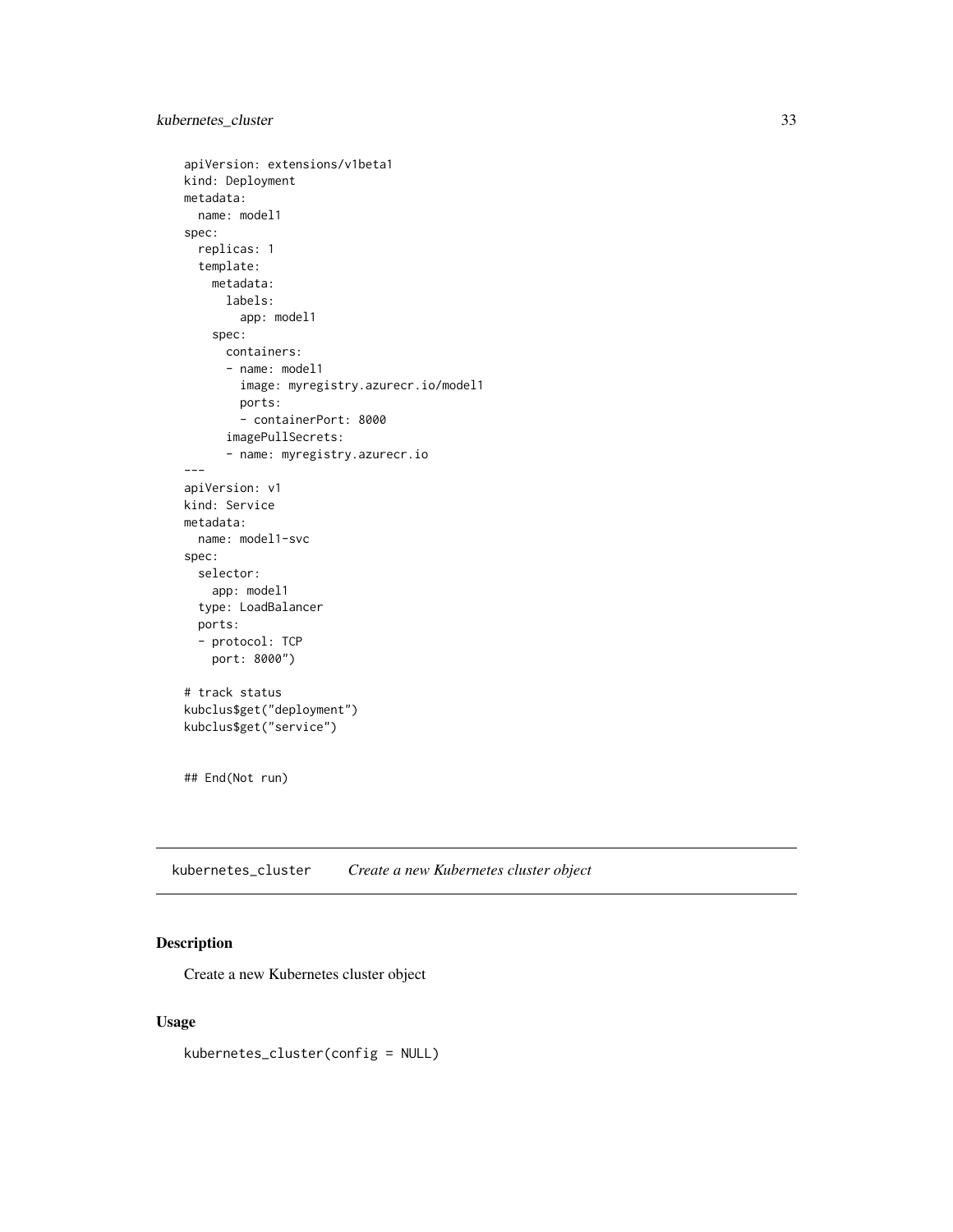#### <span id="page-33-0"></span>**Arguments**

```
config The name of the file containing the configuration details for the cluster. This
                  should be a YAML or JSON file in the standard Kubernetes configuration for-
                  mat. Set this to NULL to use the default ~/.kube/config file.
```
### Details

Use this function to instantiate a new object of the KubernetesCluster class, for interacting with a Kubernetes cluster.

### Value

An R6 object of class KubernetesCluster.

### See Also

[KubernetesCluster](#page-30-1) for methods for working with the cluster, [call\\_kubectl,](#page-13-1) [call\\_helm](#page-12-1) [docker\\_registry](#page-24-1) for the corresponding function to create a Docker registry object

### Examples

## Not run:

kubernetes\_cluster() kubernetes\_cluster("myconfig.yaml")

## End(Not run)

list\_kubernetes\_versions

*List available Kubernetes versions*

### Description

Method for the [AzureRMR::az\\_subscription](#page-0-0) and [AzureRMR::az\\_resource\\_group](#page-0-0) classes.

#### Usage

```
## R6 method for class 'az_subscription'
list_kubernetes_versions(location)
```

```
## R6 method for class 'az_resource_group'
list_kubernetes_versions()
```
#### Arguments

• location: For the az\_subscription class method, the location for which to obtain available Kubernetes versions.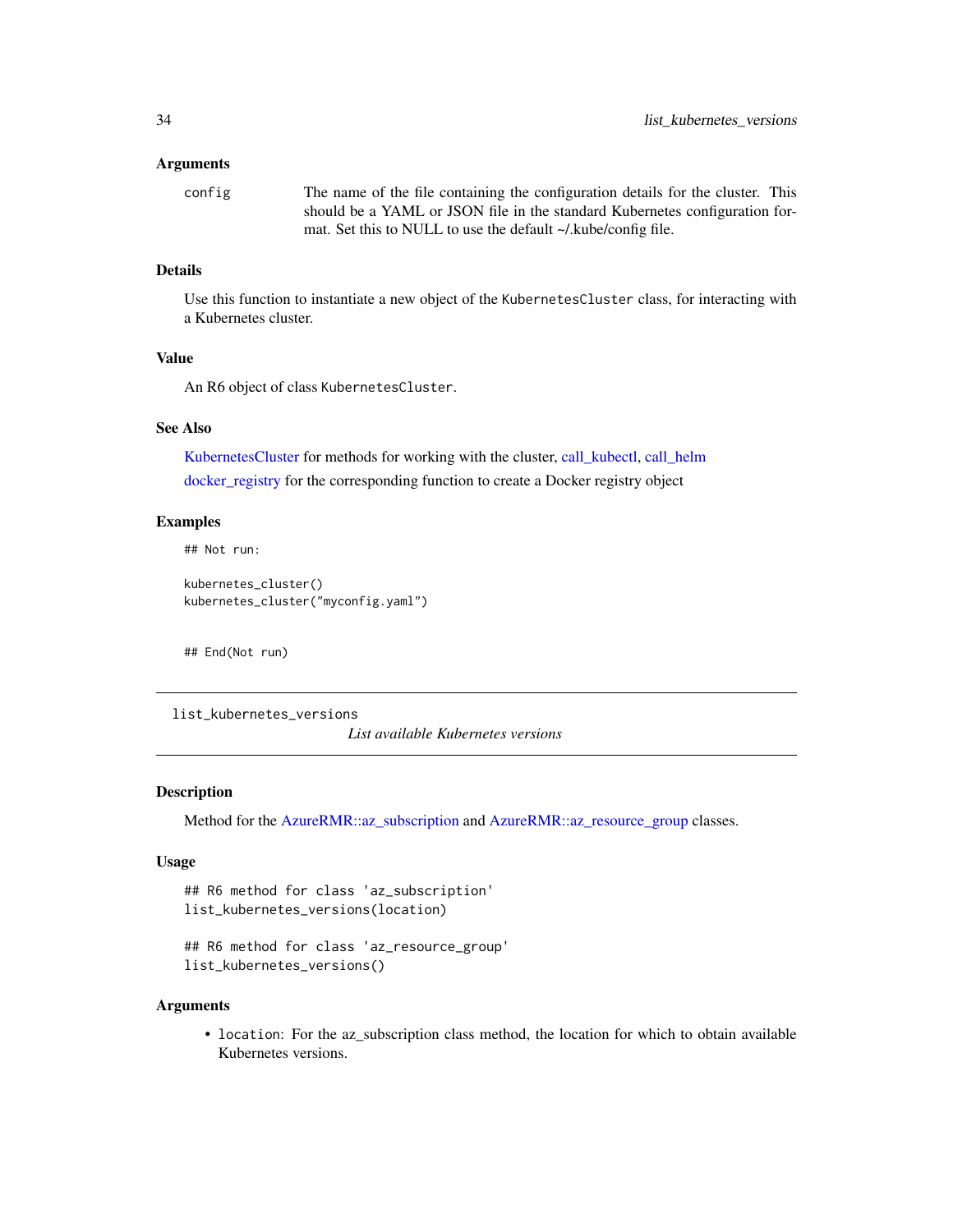<span id="page-34-0"></span>list\_vm\_sizes 35

### Value

A vector of strings, which are the Kubernetes versions that can be used when creating a cluster.

#### See Also

[create\\_aks](#page-17-1)

[Kubernetes reference](https://kubernetes.io/docs/reference/)

### Examples

```
## Not run:
```

```
rg <- AzureRMR::get_azure_login()$
    get_subscription("subscription_id")$
   get_resource_group("rgname")
rg$list_kubernetes_versions()
```
## End(Not run)

<span id="page-34-1"></span>list\_vm\_sizes *List available VM sizes*

### Description

Method for the [AzureRMR::az\\_subscription](#page-0-0) and [AzureRMR::az\\_resource\\_group](#page-0-0) classes.

### Usage

```
## R6 method for class 'az_subscription'
list_vm_sizes(location, name_only = FALSE)
## R6 method for class 'az_resource_group'
```
list\_vm\_sizes(name\_only = FALSE)

### Arguments

- location: For the subscription class method, the location/region for which to obtain available VM sizes.
- name\_only: Whether to return only a vector of names, or all information on each VM size.

### Value

If name\_only is TRUE, a character vector of names. If FALSE, a data frame containing the following information for each VM size: the name, number of cores, OS disk size, resource disk size, memory, and maximum data disks.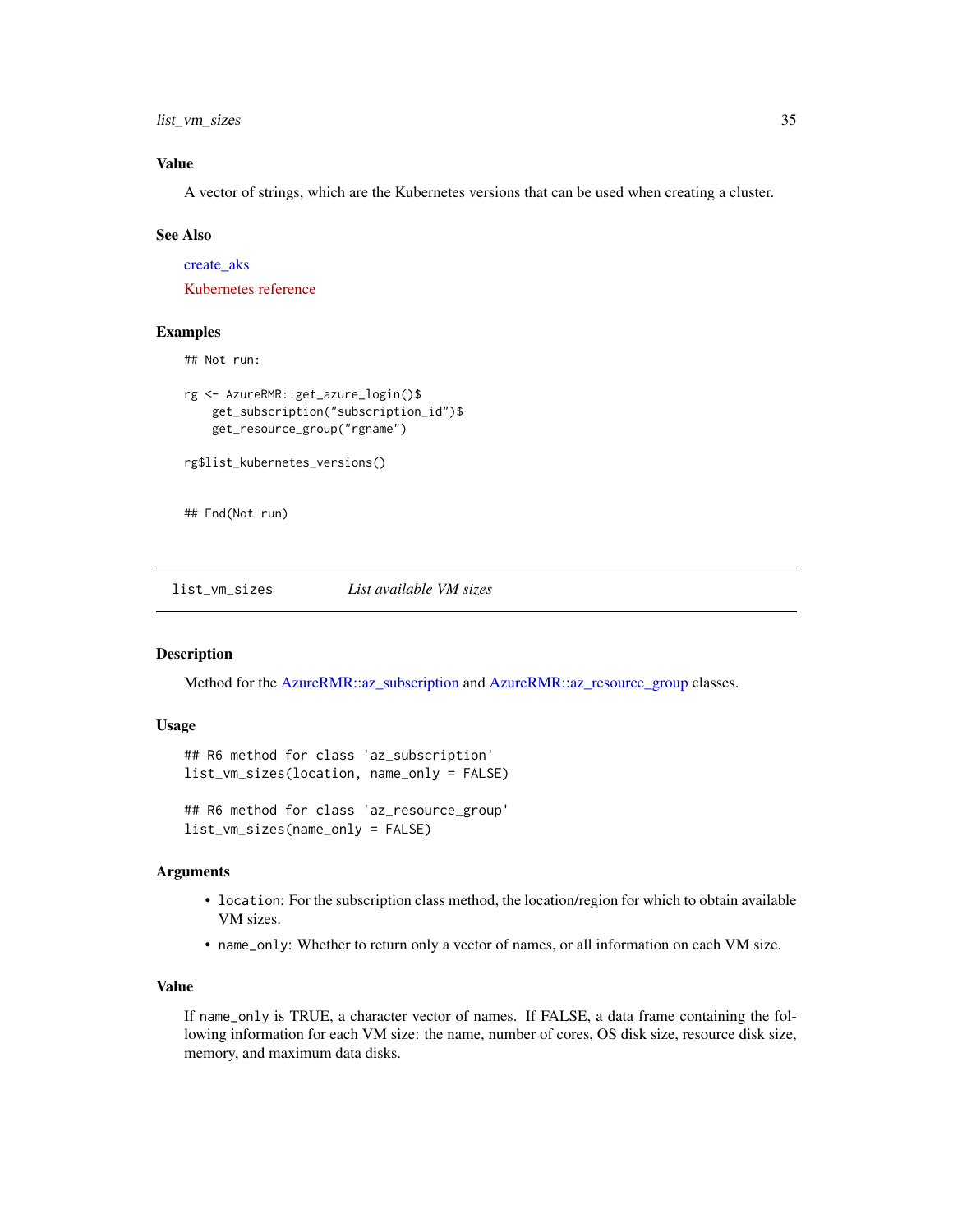## Examples

## Not run:

```
sub <- AzureRMR::get_azure_login()$
    get_subscription("subscription_id")
sub$list_vm_sizes("australiaeast")
# same output as above
rg <- sub$create_resource_group("rgname", location="australiaeast")
rg$list_vm_sizes()
```